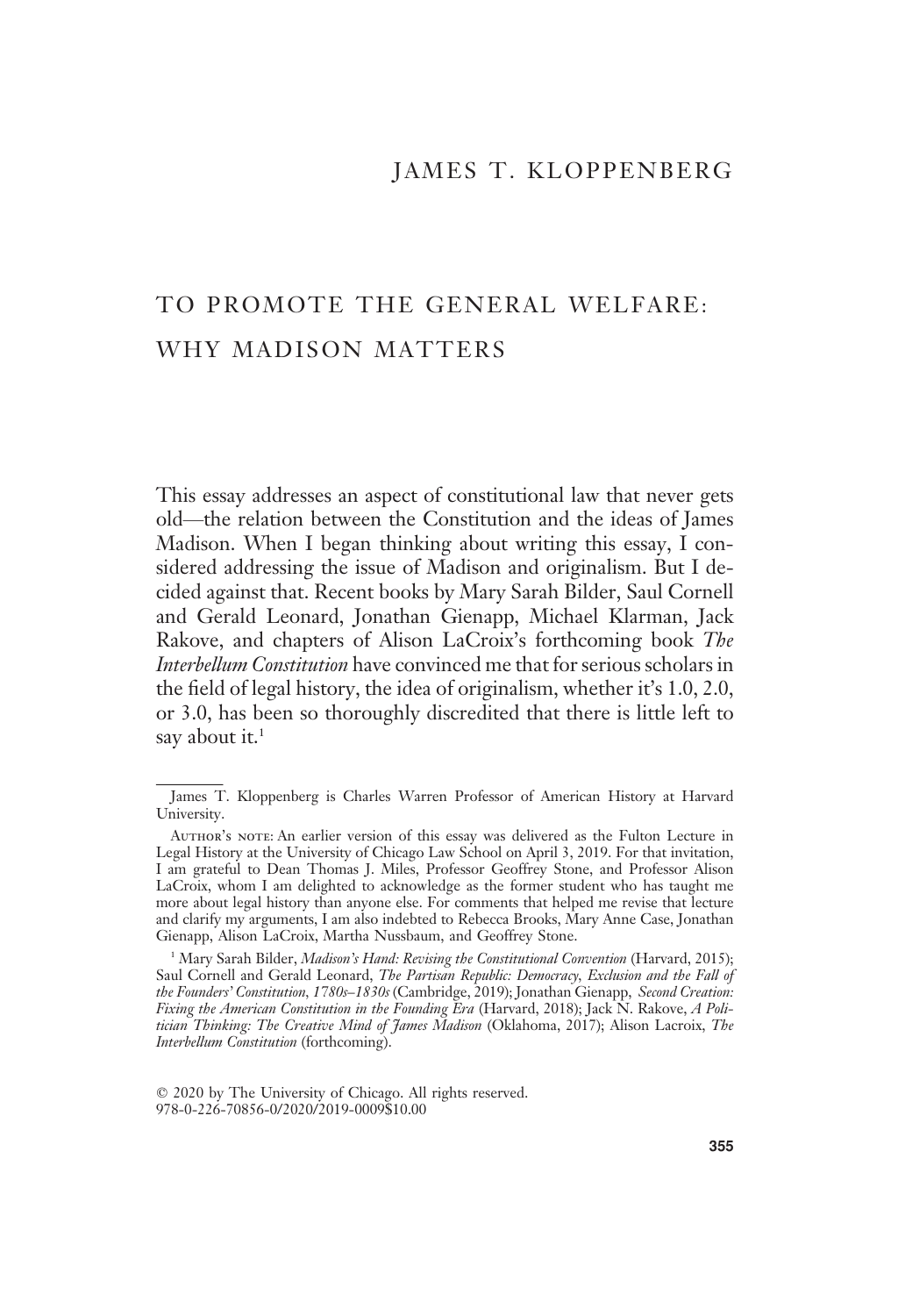# 356 THE SUPREME COURT REVIEW **EXAMPLE 2019** [2019]

Instead, this essay examines a way of thinking about the purpose of law and government common to several prominent and influential thinkers in the late eighteenth century. It is a way of thinking that might strike some readers as odd, and others as naive, particularly those whose training came from studying recent work in the mainstream social sciences, especially neoclassical economics, political science, evolutionary psychology, or any field bewitched by the idea of so-called rational choice. I argue that the primary purpose of government, not only for Madison but also for other influential American Constitution writers in the late eighteenth century, John Adams and James Wilson, was not to protect individual rights, or property, or the freedom to do whatever a self-interested individual wants to do. The purpose of government, at least from the perspective of Adams, Wilson, and Madison, was to advance the common good, or, in the words of the Preamble to the Constitution, to "promote the general Welfare." That, I will argue, is why Madison matters.

I will begin with the Constitution of the Commonwealth of Massachusetts, drafted in 1780 by John Adams and still in force today. Adams had earlier provided the template for the first round of state constitutions in an essay he wrote in the tumultuous spring of 1776, Thoughts on Government. The framework he sketched there, written in response to a request from William Hooper of North Carolina, served as the model for the state constitutions of North Carolina, New Jersey, and Virginia, and its influence rippled out far beyond those three states.<sup>2</sup> Adams followed that same template when asked to write the Massachusetts Constitution four years later. Voters had rejected the first attempt, but the version Adams proposed became law. Adams wrote to a friend that his Constitution was "Locke, Sidney, and Rousseau and de Mably, reduced to practice."<sup>3</sup>

The presence of Rousseau in that list surprises many people. We often take for granted, mistakenly, that Locke and Rousseau are responsible for two very different traditions of thought and of government, the one liberal and the other, well, *not* liberal but communitarian, or statist, or perhaps proto-totalitarian, if only because Robespierre

<sup>&</sup>lt;sup>2</sup> On the writing and the influence of Adams's *Thoughts on Government*, see James T. Kloppenberg, Toward Democracy: The Struggle for Self-Rule in European and American Thought 318–44 (Oxford, 2016) ("Toward Democracy").

<sup>&</sup>lt;sup>3</sup> John Adams, in Charles Francis Adams, ed, 4 The Works of John Adams at 216 (Boston, 1850–56).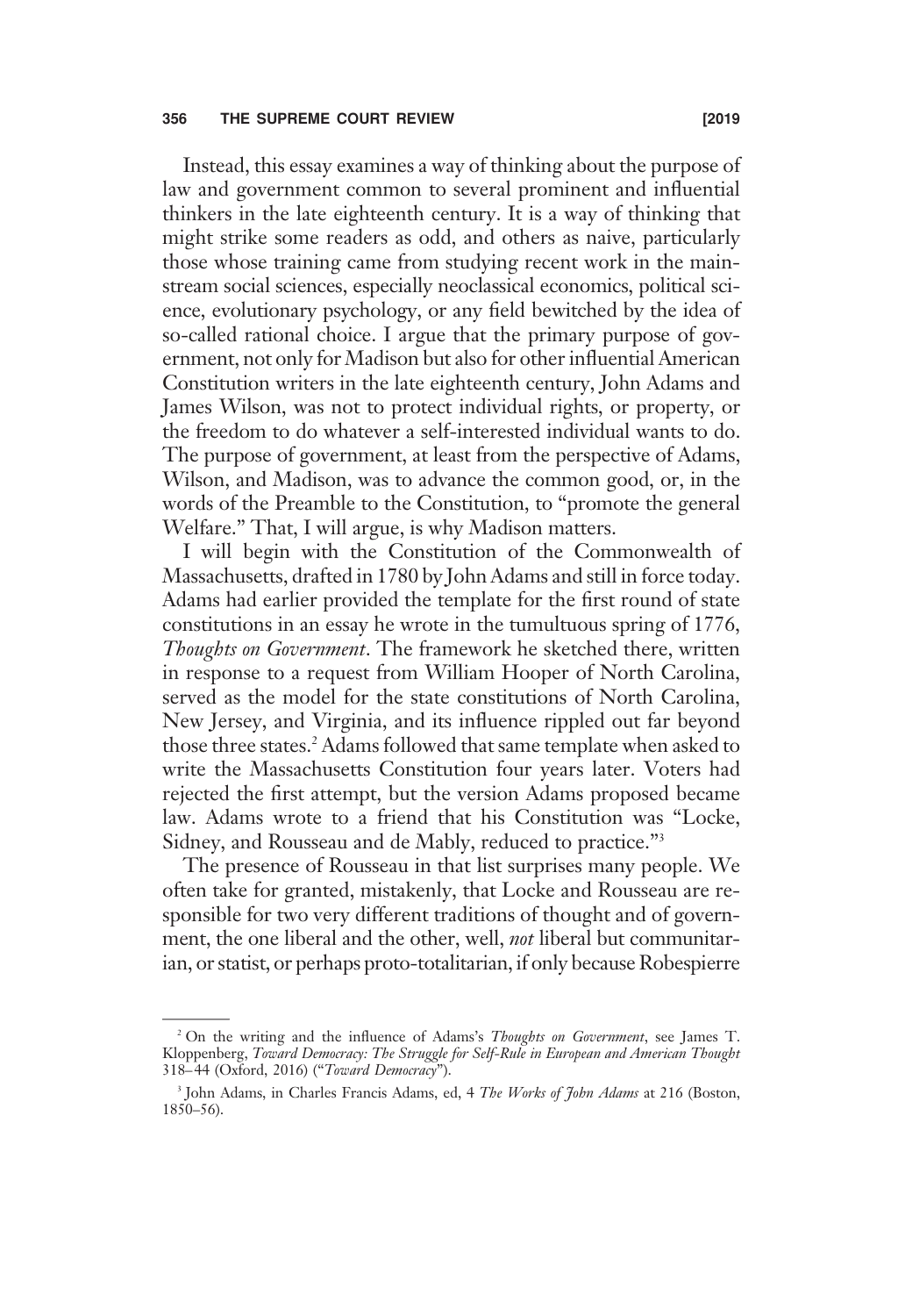invoked Rousseau to justify the Terror. Locke is said to have enshrined the rights cherished by Anglo-Americans ever since, and Rousseau is said to have enabled the use of the guillotine. So why did Adams write that both of them had inspired the Massachusetts Constitution? The answer to that question involves reinterpreting both Locke and Rousseau as well as Sidney and de Mably—and doing that is one of the central challenges I tried to meet in my book Toward Democracy. It's a complicated story, which is why the book is so long. Here I will sketch just the contours of a few parts of my larger argument.<sup>4</sup>

I will begin with Rousseau, because it is important to understand that some of his ideas do lie behind the constitutional thinking of Adams, Wilson, and Madison. Since Rousseau savaged the idea of representation in *The Social Contract*, that claim seems counterintuitive. Rousseau pointed to the horribly corrupt system of elections in Britain, where a tiny fraction of the population chose for the House of Commons a few wealthy individuals to "represent" them. He used that example to show the distance between conventional but flawed systems of representative government and his own radical ideal. Rousseau sought a form of government in which all citizens would internalize what he called the general will, his controversial and widely misunderstood concept of the enduring common good. Rousseau denigrated governments that merely added together the particular interests of particular individuals or particular groups. They privileged what he called the will of all, which he contrasted to the general will.<sup>5</sup>

Rousseau credited Denis Diderot with having coined the term volunté générale, conventionally translated as "general will," in the article in which Rousseau first discussed—and transformed—the idea. In his article "Political Economy," published in 1755, in volume 5 of Diderot and Jean le Ronde d'Alembert's Encyclopedia, Rousseau wrote that the general will "always tends toward the preservation and welfare of the whole and of each part." It is "the source of the laws" and provides "the rule of what is just and unjust." It is quite possible that the

<sup>4</sup> See, in Toward Democracy, ch 4 (on Sidney and Locke), 5 (on Rousseau and the Enlightenments of England, France, and Scotland), 6–9 (on the American Enlightenment, the American Revolution, and the writing and ratification of the US Constitution), and 11–13 (on the French Revolution and its consequences). Toward Democracy at 137-88, 191-251, 252-453, 505–46 (cited in note 2).

<sup>&</sup>lt;sup>5</sup> On Rousseau's ideas, and for the interpretation of The Social Contract that lies behind my claim for his influence on Adams, Wilson, and Madison, see Toward Democracy at 212–34 (cited in note 2).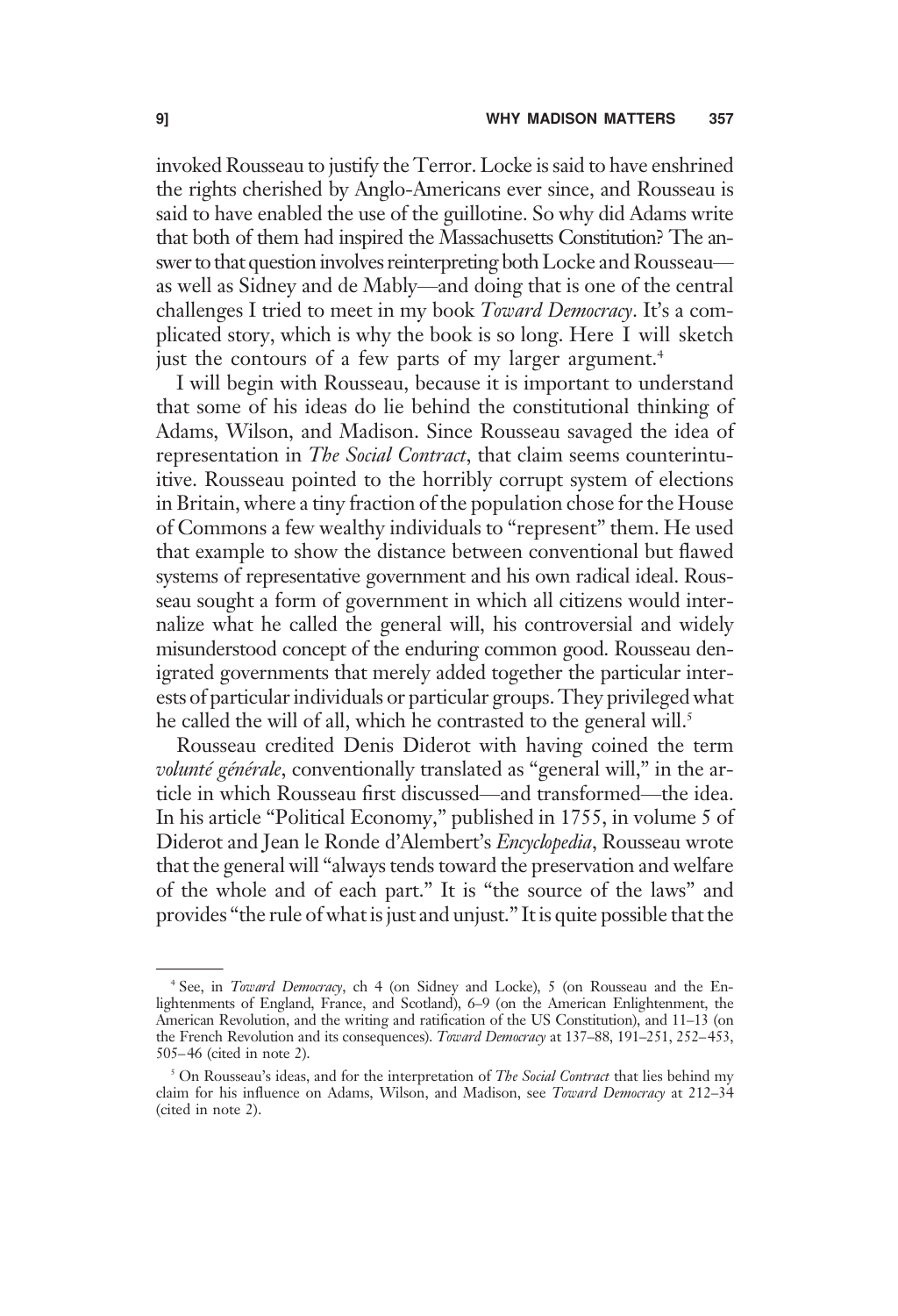will of any individual, or of any group, might not correspond to the general will. For Rousseau, the general will served as an abstract standard of judgment, an ideal of justice, a principle that provides a norm against which all considerations of individual or group interests must be measured. By definition, "the general will is always in favor of the common good." For that reason Rousseau favored popular government over the monarchies and aristocracies of Europe, but he acknowledged that the problem would persist even in democracies. In any legislative assembly, individuals or groups are likely to try to advance their own interests instead of those of the whole people. Because "personal interest is always found in inverse ratio to duty," narrow self-interest, or the particular interests of particular groups, often masquerade as the general will. Even "the most corrupt men always render some sort of homage to the public faith."<sup>6</sup>

How can this problem be solved? Rousseau's response was disarmingly simple: the first duty of legislators is to "make the laws conform to the general will." Rousseau insisted that "the leaders know very well that the general will is always for the side most favorable to the public interest—that is, for the most equitable; so that it is only necessary to be just and one is assured of following the general will." Remove the filter of self-interest; the luminous truth of justice can shine forth. Since virtue consists in the "conformity of the private will to the general," the objective of government is simply to "make virtue reign." Only if the authority of the general will "penetrates to the inner man," and only if it "is exerted no less on his will than on his actions," can egoism give way to genuine commitment to the common good. "When citizens love their duty," Rousseau concluded, "all difficulties vanish."7

In order to understand what Rousseau meant by the general will, his essay "Political Economy" and The Social Contract must be read alongside several of his other texts. In his book Emile, a book about education that had a powerful impact on Thomas Jefferson and Benjamin Rush, among many others, Rousseau explained why he believed the key to self-government was education. He traced the process by which the protagonist, Emile, was taught by his tutor to internalize his

<sup>&</sup>lt;sup>6</sup> Jean-Jacques Rousseau, "Political Economy," in Roger D. Masters, ed, On the Social Contract with "Geneva Manuscript" and "Political Economy" 211-16 (New York, 1978) (Judith R. Masters, trans).

<sup>7</sup> Id at 216–18.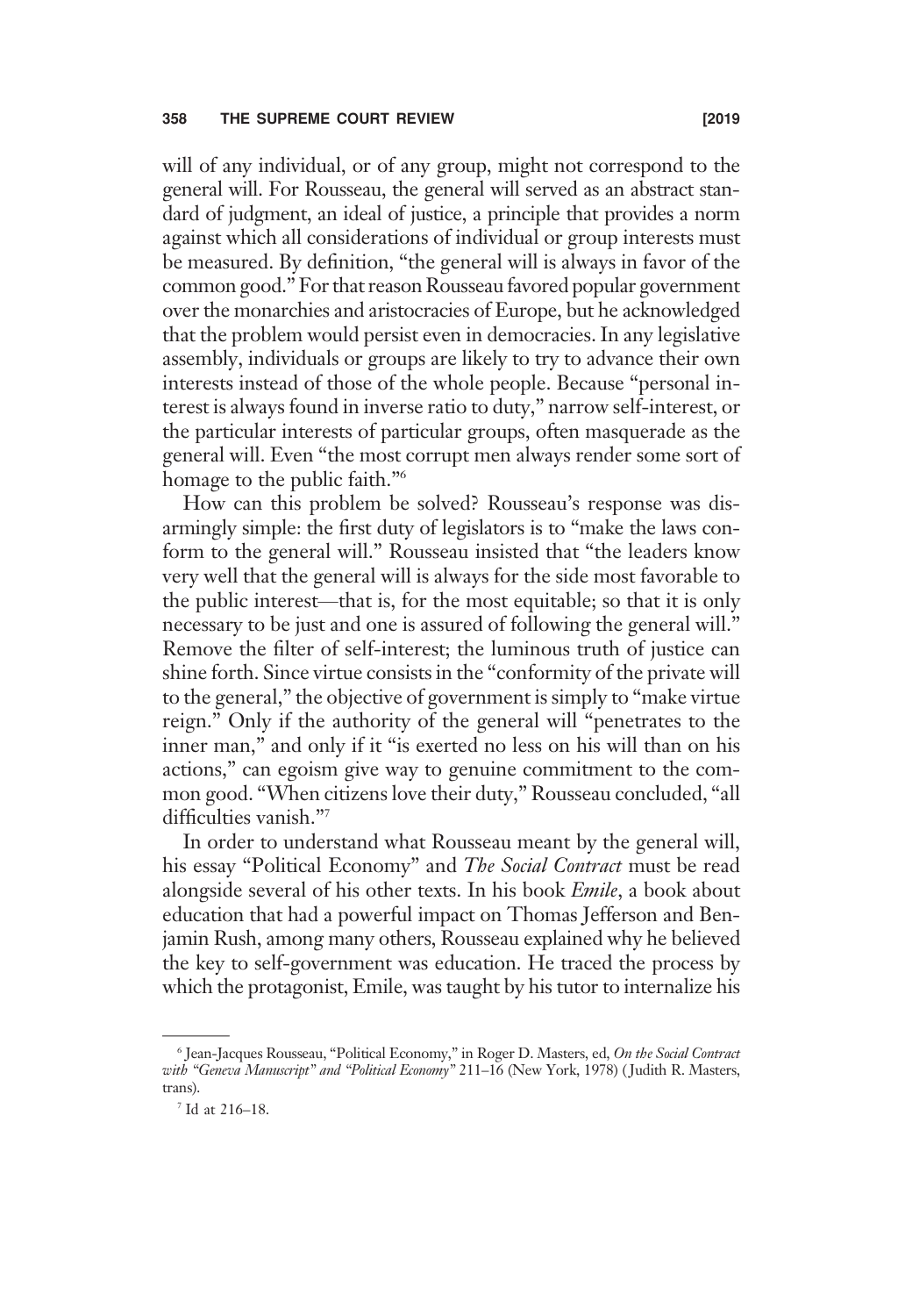duty. Through careful cultivation, Emile learned to love his duty, and to will what he *ought* to will, rather than simply following his inclinations, thus preparing him for his responsibilities as a citizen in a selfgoverning polity. More generally, Rousseau believed that such commitment to the common good, inculcated through "public education, under rules prescribed by the government and magistrates established by the sovereign," that is, by the power of the people themselves, "is therefore one of the fundamental maxims of popular or legitimate government."<sup>8</sup>

Rousseau was drawing on a tradition that dates back to the ancient world when he argued that those who follow their animal instincts are slaves to their senses. Only those individuals are free who see beyond their shallow, momentary impulses, or their whims, and act according to the dictates of reason. Rousseau wrote in The Social Contract that sometimes people must be "forced to be free," which of course sounds ominous. But he meant by it nothing more sinister than that they must be made to follow the law rather than be permitted, let alone encouraged, to follow their personal preferences. In his words, they must learn to "substitute justice for instinct" and substitute "the voice of duty" for "physical impulse."<sup>9</sup>

Rousseau laid out his arguments in a string of texts. Not only in "Political Economy" and *Emile* but also in the preface to his *Discourse* on Inequality, the preliminary draft of The Social Contract known as the Geneva Manuscript, and the constitutions that he was invited to draft for Poland and for Corsica, Rousseau made clear that he saw the value, indeed the necessity, of a properly constituted representative democracy for any population larger than that of a small village. To reiterate the point, in "Political Economy" he described the general will succinctly as "the source of the laws" and "the rule of what is just and unjust." In other words, the general will should be understood as a Constitution.

Most so-called republics in the eighteenth century, including that of Rousseau's native Geneva, were oligarchies. They did not come any closer to what Rousseau was looking for than did the sham of selfgovernment in Britain. Rousseau argued that the people themselves must remain sovereign, not a monarch, or a landed aristocracy, or

<sup>&</sup>lt;sup>8</sup> Id at 223–24. On *Emile* see *Toward Democracy* at 220–21 (cited in note 2).

<sup>&</sup>lt;sup>9</sup> Rousseau, On the Social Contract at 55–56 (cited in note 6).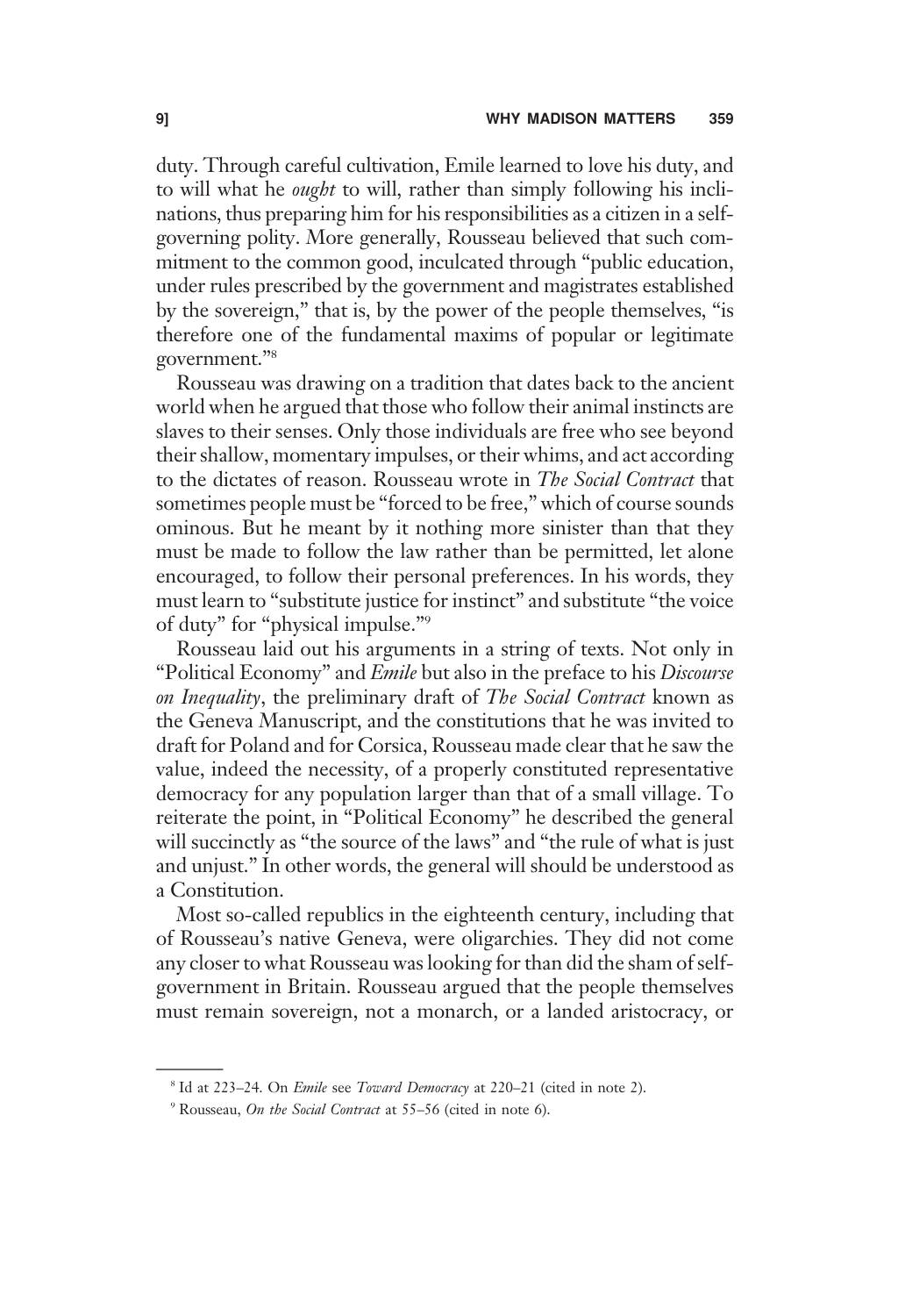government officials. The people should elect what Rousseau called "the most capable and upright of their fellow citizens" because they would best discern the good of the whole, the *general will*, rather than trying to advance the narrow, partial interests of their constituencies.10 I am far from the first scholar to argue that Rousseau was offering an updated, secular version of a very old ideal. Present in various forms in the Stoics, Cicero, Augustine, and Calvin, it was the idea that true freedom, as well as civic responsibility, involves learning to channel the will toward the good. Individuals exercise their autonomy not by indulging their appetites but by restraining them.<sup>11</sup>

That, I contend, is why John Adams, good New England Congregationalist that he was, found Rousseau so appealing. Adams owned three copies of *The Social Contract*, and before 1780 he enthusiastically recommended the book to his wife, Abigail, and to his friends. He later changed his mind. After the Terror had transformed the French Revolution, and after the United States had split into rival parties, with Jefferson siding with France and Adams with Britain, Adams criticized everything French, including Rousseau. But that reversal, which you can track if you look at Adams's marginalia in the books in his library, comes in the edition of *The Social Contract* that he bought after the fall of Robespierre.

In the 1770s and 1780s, Adams saw things very differently. He believed that the Massachusetts Constitution, which identified equality and the education of all citizens as necessary for identifying and advancing the common good, should be understood as Rousseau reduced to practice. Adams wrote in his preamble, "It is a social compact by which the whole people covenants with each citizen and each citizen with the whole people, that all shall be governed by certain laws for the common good." Not a compact of the people with their government, as Hobbes and Locke both had it, but of the sovereign people with themselves, and not a compact designed above all to protect individual rights, but instead intended to promote the common good of the whole people.<sup>12</sup>

<sup>&</sup>lt;sup>10</sup> Jean-Jacques Rousseau, Second Discourse, in Roger D. Masters, ed, The First and Second Discourses 82–83 (New York, 1964) ( Judith R. Masters and Roger D. Masters, trans).

<sup>&</sup>lt;sup>11</sup> See especially Patrick Riley, The General Will before Rousseau: The Transformation of the Divine into the Civic (Princeton, 1986).

<sup>&</sup>lt;sup>12</sup> John Adams, The Report of a Constitution, or Form of Government for the Commonwealth of Massachusetts, in Gordon S. Wood, ed, Revolutionary Writings, 1775–1783 297–322 (New York, 2011).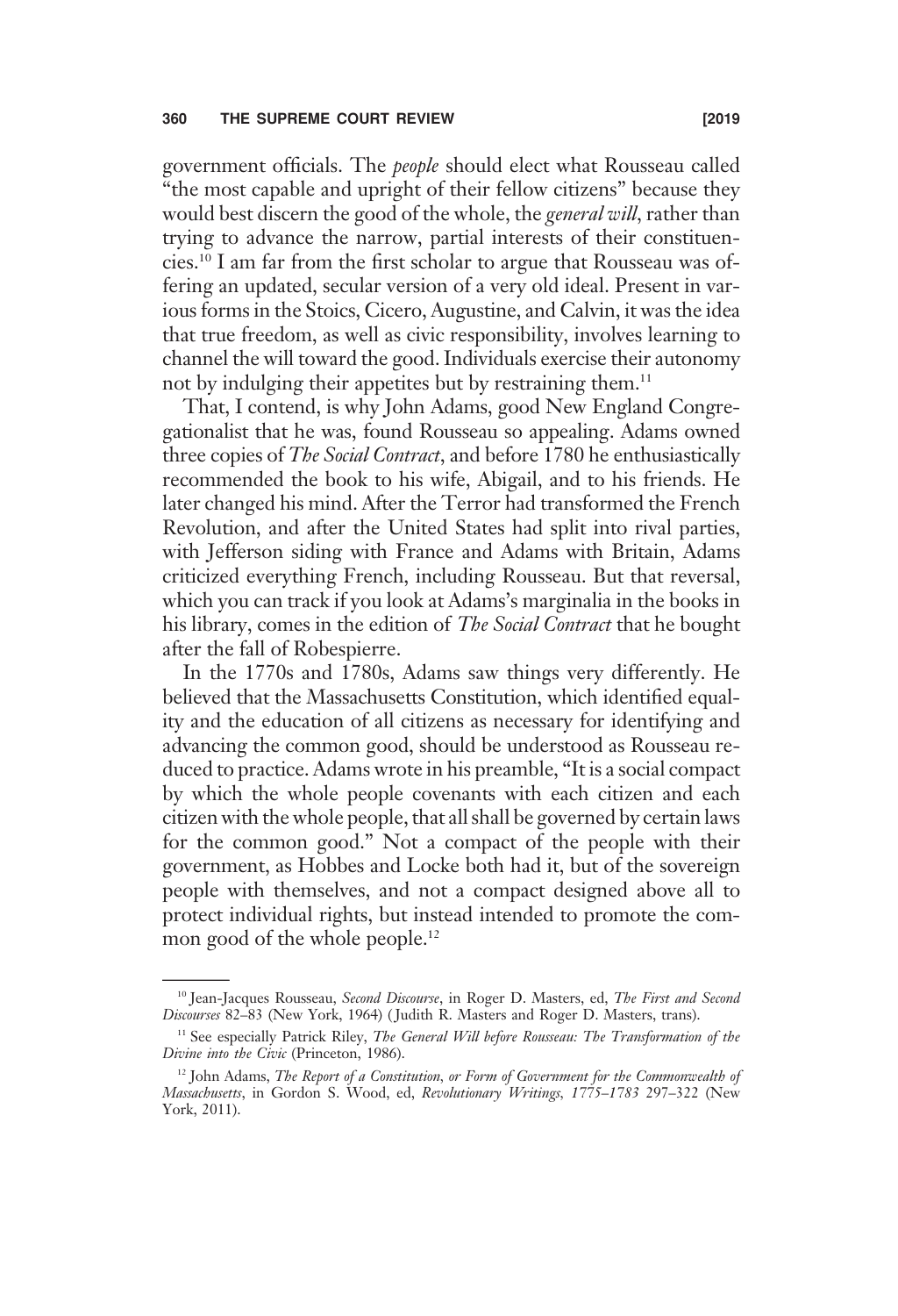This way of thinking persisted through the 1780s. After the new nation had established its independence and John Adams had been sent off to Europe as an emissary, the United States were struggling and I use the plural deliberately, because that was the standard formulation for decades after independence—to recover from the economic chaos that followed the war. Many Americans in the mid-1780s were uneasy. Would those state constitutions, almost all of them similar to the original framework laid out by Adams in 1776, survive the challenge of independence? Would the Articles of Confederation hold the states together?

Among those who wanted a stronger central government were Virginian James Madison, all of thirty-six years old in the spring of 1787; the Scottish-born attorney James Wilson of Pennsylvania; and that now-familiar (thanks to Lin-Manuel Miranda) "bastard, orphan, son of a whore" Alexander Hamilton. Some of those who feared that the new nation was coming apart managed to engineer what became the Constitutional Convention. It was an audacious gamble. As many readers will know, those who gathered in Philadelphia lacked the authority to do what they did.

Madison arrived at the Convention intent on creating a new form of government. In the weeks before the Convention opened, he wrote for himself a little essay that would serve him as a source book for the next couple of years. He drew on it for his speeches in Philadelphia, for the twenty-nine essays he wrote for the project now known as *The Federalist*, and for his speeches at the Virginia Ratifying Convention. This essay, "The Vices of the Political System of the United States," or "Vices" for short, gives us a look inside Madison's head as he was thinking about a new Constitution. In what follows, I will examine some of Madison's central texts, not only his essay "Vices" but also his speeches and his contributions to *The Federalist*. I will stress dimensions of his thought overlooked by many tour guides who have taken visitors around Madison's world, dimensions that tie his ideas, like those of his friend and closest ally James Wilson, to those of John Adams—and to those of Jean-Jacques Rousseau. I am aware this is an unconventional claim. I can imagine a few readers squirming in their seats and a few eyebrows knitting up. Some readers might even be singing to themselves the closing line from the number in *Hamilton* that Miranda gives King George after being told that John Adams will be the next president: "Gooood luck." But stay with me.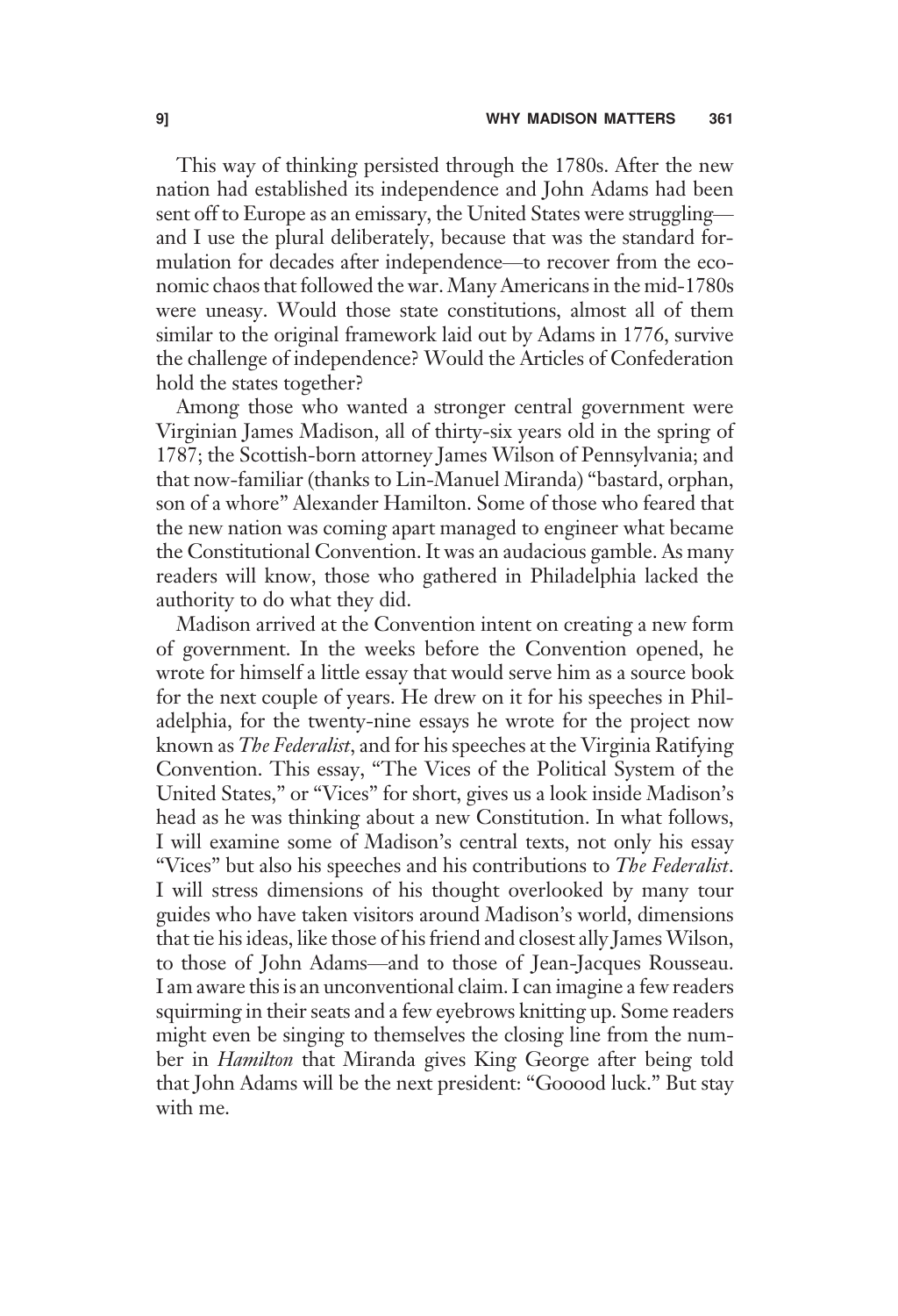In an article that will become part of her book The Interbellum Constitution, Alison LaCroix offers an image of Madison that captures what was distinctive about him: "Madison is often portrayed as a theoretical scientist of politics, but he was also a practical mechanic, sleeves rolled up, tinkering in the works. For him, structure was not an arid set of design sketches but a model of interlocking wheels, cogs, and pistons. . . . The most pressing issue, as [Madison] saw it, was the debate over the nature of the Union: was it a nation, with a shared set of interests or values, or a collection of states that jealously guarded their borders and powers?"<sup>13</sup> Today I want to show you Madison working to create something more than a collection of states with different ambitions. He sought to bring into being a nation with a shared set of values beyond the narrow interests of its individual citizens.

Madison had studied at the College of New Jersey, later renamed Princeton, under John Witherspoon, a Scottish-born minister and follower of the Scottish moral philosopher Francis Hutcheson. Madison understood the friction between individual impulse and conscience.<sup>14</sup> He perceived the gap between immediate perceptions of self-interest and the dictates of what Hutcheson called rational benevolence. In Madison's essay "Vices," he laid out all the ways in which the people of the United States, like sinful humans always and everywhere, were putting their own interests above the good of the whole. Some commentators, notably Jack Rakove, attribute to Madison early versions of what we now call the problems of collective action and free riders. Madison worried that some states were proving themselves unwilling to shoulder their share of the burdens of being part of a nation.<sup>15</sup> Reading through "Vices," it's hard to see how he thought this experiment in self-government could be saved from chaos.

In "Vices" Madison offered a shrewd—and too seldom fully understood—analysis of social conflict. "All civilized societies," he wrote, "are divided into different interests and factions." Madison listed seven

<sup>&</sup>lt;sup>13</sup> LaCroix, *The Interbellum Constitution*, forthcoming (cited in note 1).

<sup>&</sup>lt;sup>14</sup> Gideon Mailer, *John Witherspoon's American Revolution* (North Carolina, 2017), stresses the tension between Witherspoon's respect for Thomas Hutcheson's philosophy and the Calvinist emphasis on man's sinfulness. Madison imbibed both, Mailer argues, and that accounts for his belief that it is necessary to acknowledge not only men's ethical nature but also their propensity to sin.

<sup>&</sup>lt;sup>15</sup> Rakove, *A Politician Thinking* at  $47-53$  (cited in note 1).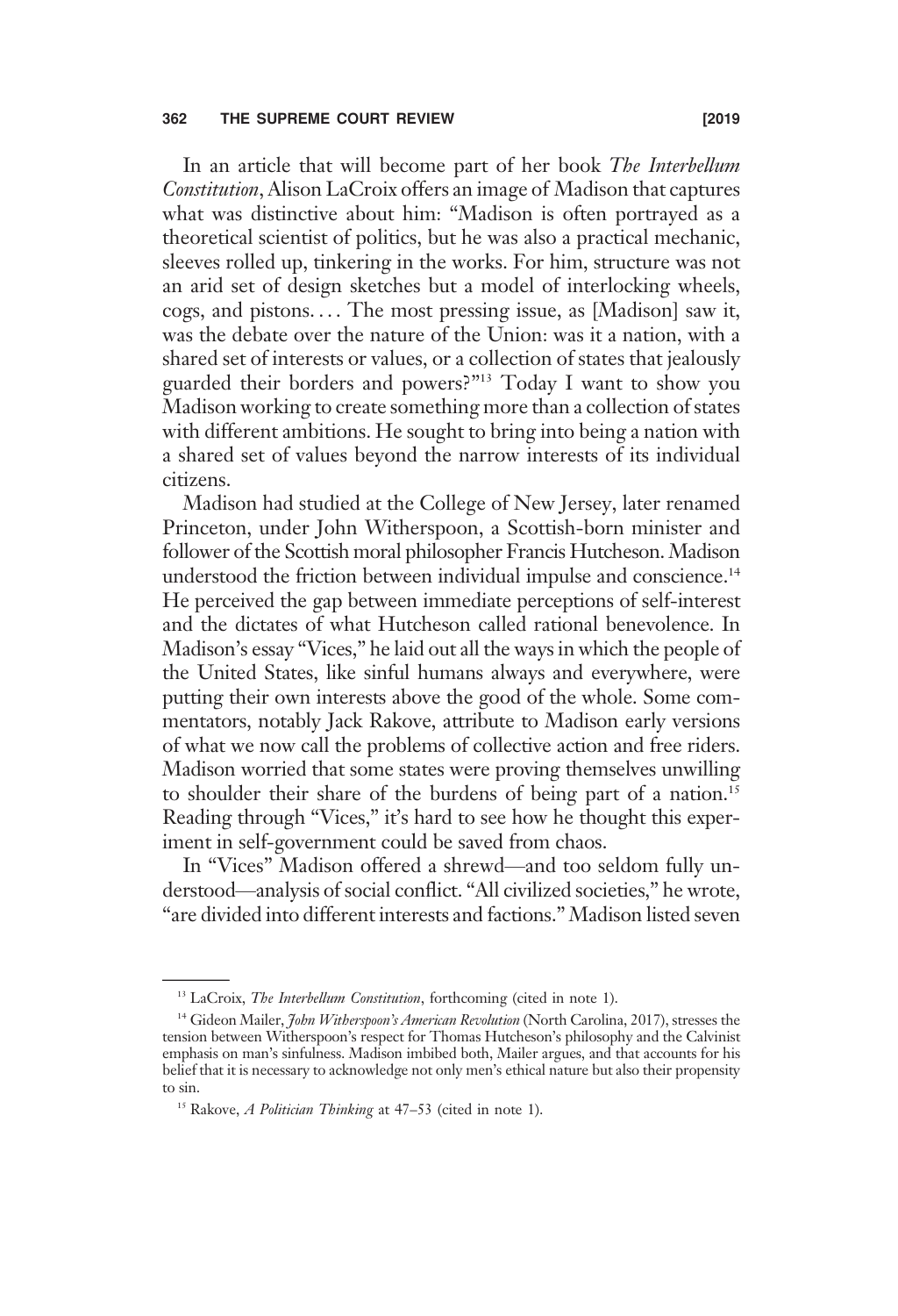such conflicts, including those between (1) creditors and debtors; (2) rich and poor; (3) farmers, merchants, and manufacturers; (4) members of different religious sects; (5) followers of different political leaders; (6) inhabitants of different regions; and (7) owners of different kinds of property. Madison's understanding of conflict cannot be captured by a simple division between "elites" and the "people." He had seen wealthy and prominent planters disgraced and rejected, as he was in the elections of 1777 and 1785, and as his friend Jefferson was at the end of his term as governor of Virginia. He had seen recent immigrants, such as the Pennsylvanian Wilson and the New Yorker Hamilton, rise quickly from poverty and anonymity to become figures of wealth and power—and then to become targets of public abuse. Madison understood that no single rift, whether of class, or occupation, or religion, or region, captured all the complicated dimensions of human interaction.16

The key to Madison's solution lay in harnessing all of these crosscutting divisions and putting them to use. Through political institutions, he believed autonomous citizens could create a culture of democracy devoted to pursuing the common good. How would it work? Madison denied that majoritarianism would be enough. He offered a version of the familiar observation that any group of three can yield a majority of two who can decide to enslave the other one. Madison knew that different regimes had tried to meet these ancient objections to majority rule in different ways. Monarchies relied on the neutrality of the king. Small republics counted on limiting the power government could use against its people. But history showed how frequently such measures failed.<sup>17</sup>

Madison had a different idea, one that resembled those of Rousseau and Adams. He conceived of representative democracy as a process of continuing deliberation and experimental truth testing. He leveraged Aristotle's insight about the moderation of conditions in large states against Montesquieu's admonition that republics must remain small. In a large, self-governing nation, Madison called for, in his words, "such a process of elections as will most certainly extract from the mass of the Society the purest and noblest characters which it

<sup>&</sup>lt;sup>16</sup> James Madison, "Vices of the Political System of the United States," in Jack Rakove, ed, James Madison: Writings 71–76 (New York, 1999).

<sup>&</sup>lt;sup>17</sup> Toward Democracy at 386–91 (cited in note 2).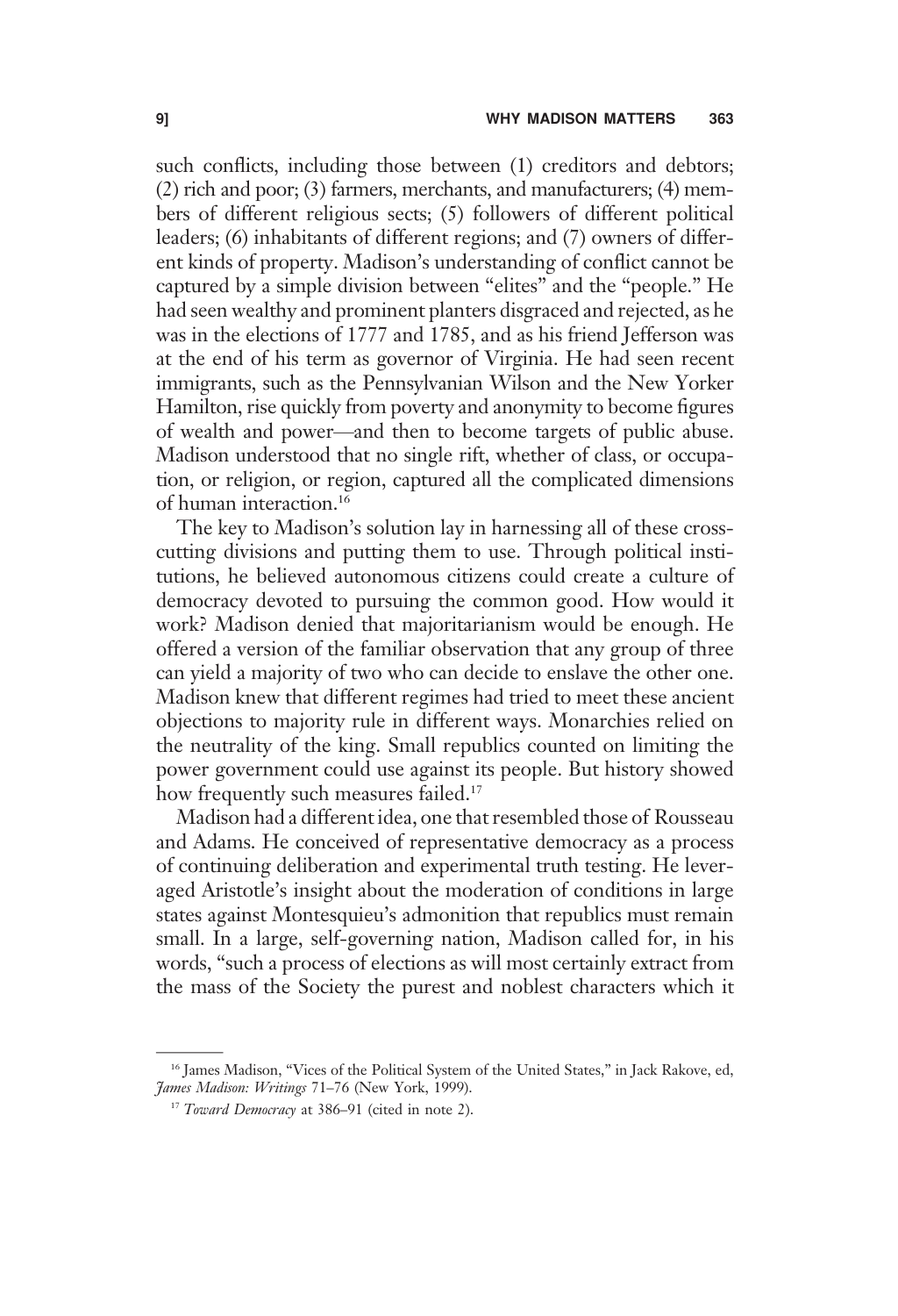contains; such as will feel most strongly the proper motives to pursue the end of their appointment."<sup>18</sup>

The similarity between that formulation and Rousseau's is uncanny. Also like Rousseau, Madison stipulated the purpose that representatives should keep in mind. This is the issue that I think many commentators on his thought have missed. The goal of government for Madison was not merely to manage conflict or preserve order, as many liberal pluralists and tough-minded political scientists have claimed ever since the 1950s. Instead, in Madison's words, "Justice is the end of government. It is the end of civil society. It ever has been, and ever will be pursued, until it is obtained, or until liberty be lost in the pursuit."<sup>19</sup>

The advantage of a large over a small republic, Madison first argued in "Vices" and then explained in his speeches at the Constitutional Convention and in The Federalist, depends precisely on the cross-cutting interests that he had identified. Given the myriad complexities of those conflicts, he judged it all but impossible that any single constellation of interests could form, or mobilize a majority, around any interest other than what he called the "public interest." By the time Madison wrote Federalist 51, he had come up with his best formulation of this crucial point: "In the extended republic of the United States," he wrote, "and among the great variety of interests, parties and sects which it embraces, a coalition of a majority of the whole society could seldom take place upon any other principles than those of justice and the general good."<sup>20</sup> Note those words: justice and the general good.

Madison envisioned a system that would do more than balance competing groups, or play off factions against each other, or allow for contests of naked self-interest. Instead, Madison remained committed to an ideal he drew from Witherspoon, and from Witherspoon's teacher Hutcheson. It was an ideal that resembled those of Rousseau and Adams, the ideal that individuals might, through the mechanisms of representative democracy, create laws that would treat all citizens with justice. Not content with the idea of politics as a bare-fisted brawl, a slugfest in which individuals compete by advancing their own

 $18$  Madison, "Vices," in *Writings* at 79–80 (cited in note 16).

<sup>&</sup>lt;sup>19</sup> Federalist 51 (Madison) in Jacob E. Cooke, ed, The Federalist 352 (Wesleyan, 1977).

<sup>20</sup> Id.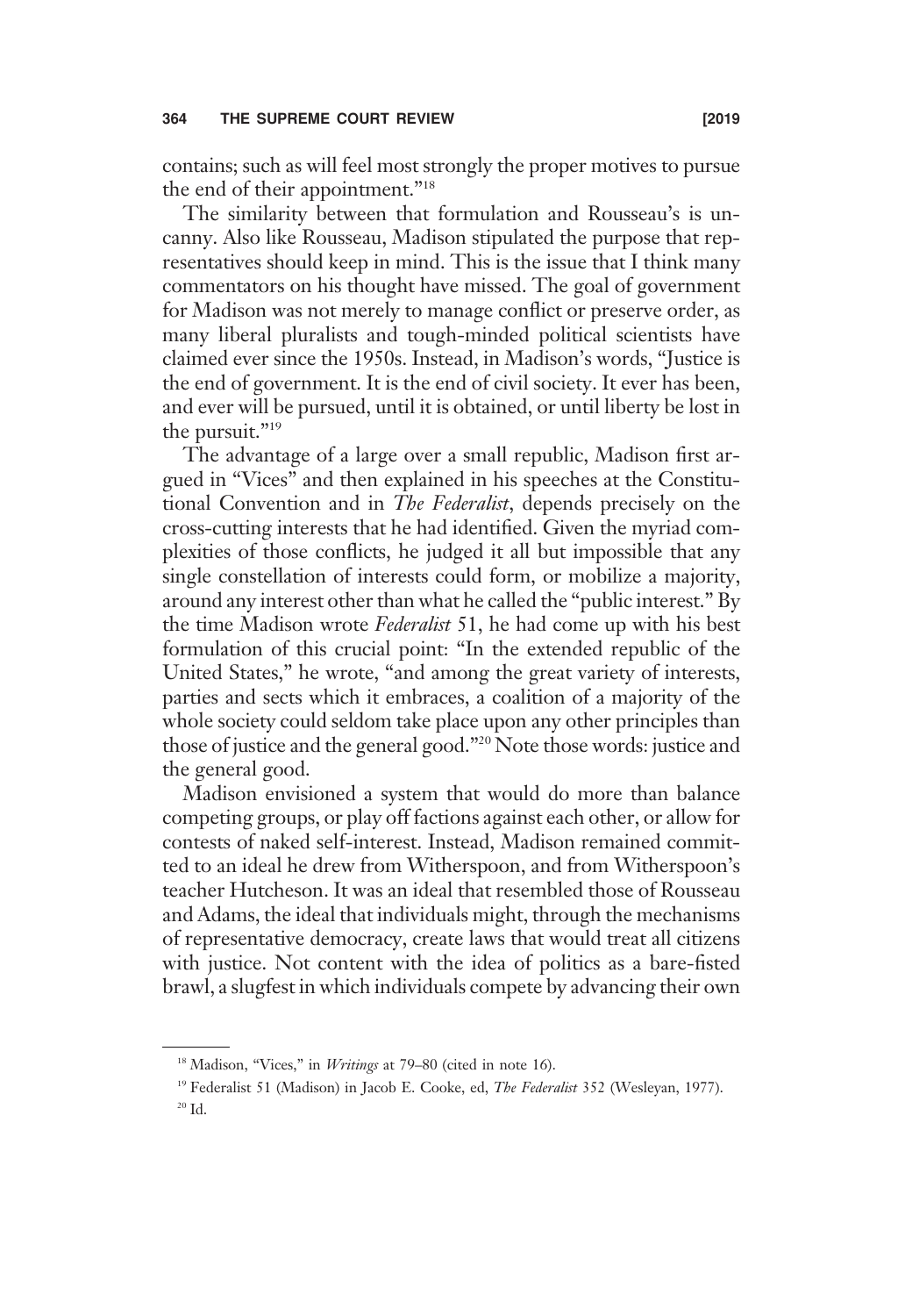narrow conceptions of self-interest, Madison was struggling in "Vices" to find the words to express his alternative.<sup>21</sup>

In April of 1787, Madison had not yet come up with the metaphors of filters and sieves that would become clear to him as he participated in the Constitutional Convention. But he was already trying to explain how the democratic process of multiple elections, the deliberations of representatives, and the two-way communication between representatives and their constituents might—through an endless series of apparently conflict-ridden arguments—bring into being the closest approximation of the common good that flawed human beings could create.<sup>22</sup> Because Madison experienced his share of defeats at the Constitutional Convention, scholars now rarely describe him as "the founder." The Constitution hardly conformed to his model. He opposed the idea that the Senate should represent states rather than population. He rejected that provision as undemocratic, as many of us do now, because it gave disproportionate power to the states with the smallest populations. Like his friend and chief ally, Pennsylvania's James Wilson, he expressed a preference for the direct election not only of congressmen and senators but also of the president. Madison was ambivalent about slavery, which some delegates condemned but which Georgia and South Carolina refused to allow even to come to the Convention floor. Madison wanted the federal government to have a veto over state legislation, just another of his ideas that the Convention rejected.<sup>23</sup>

<sup>&</sup>lt;sup>21</sup> On Hutcheson and eighteenth-century Scottish moral philosophy more generally, see Toward Democracy at 241–49 (cited in note 2).

<sup>&</sup>lt;sup>22</sup> Id at 78-80; see Federalist 51 (Madison) in Jacob E. Cooke, ed, The Federalist 352 (cited in note 19). On the related versions of this argument offered by Rousseau and by Thomas Paine, see Toward Democracy at 225-35, 319-24 (cited in note 2). See also Robert Burt, The Constitution in Conflict 96–98 (Harvard, 1992).

<sup>&</sup>lt;sup>23</sup> Because Madison was not only a brilliant thinker but also a skilled debater, a shrewd tactician, and a loyal son of Virginia, commentators have long disagreed about what he really thought. Michael Klarman, in his recent comprehensive study of the writing and ratification of the Constitution, The Framers' Coup (Oxford, 2016), rejects all of Madison's statements of principled commitment to popular government as smokescreens masking his deeper commitment to preventing poor Americans from exercising power and threatening the wealth of the rich. Although this way of reading Madison has a long lineage and many contemporary adherents, I find it unpersuasive for all the reasons offered in this article and in chapters 6–9 of my book Toward Democracy. For another recent study of the Constitution-writing process more congenial to my own, see Ganesh Sitaraman, The Crisis of the Middle-Class Constitution: Why Economic Inequality Threatens Our Republic (Knopf, 2017). As Sitaraman shows, almost all Americans active in writing and ratifying the Constitution were convinced that popular government could survive in the United States only by preventing precisely the outcome that Klarman claims they had in mind, namely, a polity dominated by the wealthy rather than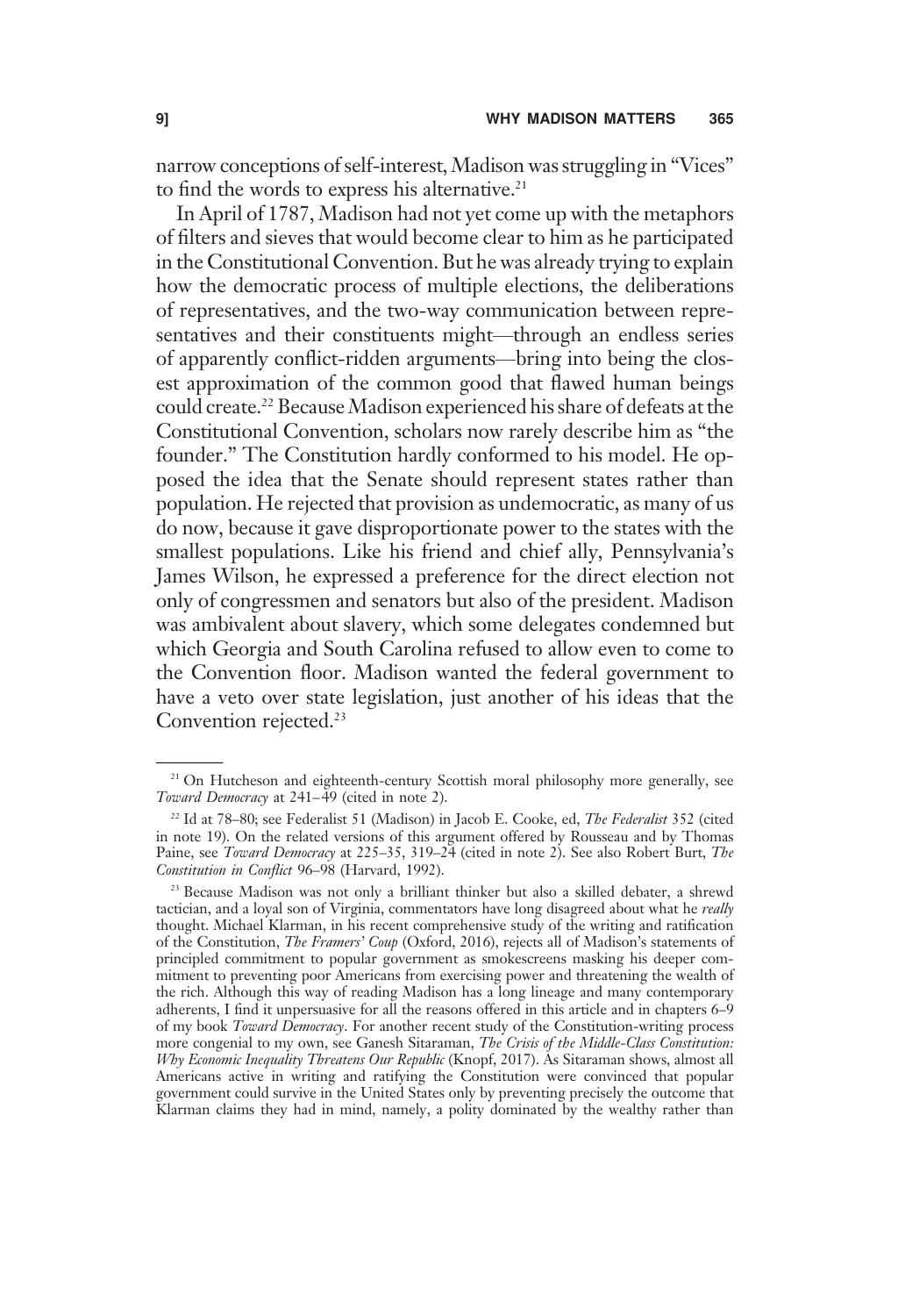## 366 THE SUPREME COURT REVIEW [2019

But gradually Madison reconciled himself to the compromises necessary to placate the small states and the slave states. When the Constitution was sent to the states for ratification, Madison pocketed his disappointments. He decided to defend it, not as perfect, but as the best the delegates could do. One of the pivotal states, along with his own Virginia, would be New York, which was the seat of the national government in 1787 and contained many Antifederalists who opposed the Constitution. So Madison borrowed money and traveled directly from Philadelphia to New York, where the Congress was meeting, and agreed to cooperate with Hamilton to write the essays we know now as The Federalist.

Madison and Hamilton already knew how much they disagreed with each other. Hamilton spoke little in the opening days of the Convention, in part because he was outnumbered on the New York delegation by two opponents of a new national government. His own views were idiosyncratic, which became apparent when he finally did speak. Miranda is right to observe that, in Philadelphia, Hamilton spoke for six hours and proposed his own form of government. He proclaimed himself an outspoken opponent of democracy. He disagreed with Madison and Wilson about popular elections. He wanted a Senate and a president who would serve for life. If Congress had to be elected by the people, he wanted it balanced by a powerful, lifelong executive and a supreme judicial court whose appointed judges would also serve for life. Hamilton's plan, which many delegates thought smacked of monarchy, attracted no support. So when Madison agreed to join forces with Hamilton and John Jay in defense of the Constitution, he already knew that they disagreed about basic issues, including both the mechanics of government and its purpose.<sup>24</sup>

Of the Federalist essays, Madison's first contribution to the series, Federalist 10, has been enshrined as the classic statement of American political thinking. That is inaccurate for many reasons. First, Hamilton, Madison, and John Jay were writing as Publius. Nobody at the time knew who wrote which essay. Second, their disagreements were real, but in The Federalist they were masked. Knowing how Federalist 10 came into existence complicates the meaning we attribute to it. In the

those who belonged to what Adams, Madison, Wilson, and others of their generation called "the middling sort."

<sup>&</sup>lt;sup>24</sup> For Hamilton's plan, see James Madison, Notes of Debates in the Federal Convention of 1787 Reported by James Madison 129–39 (Ohio, 1966) (Adrienne Koch, ed).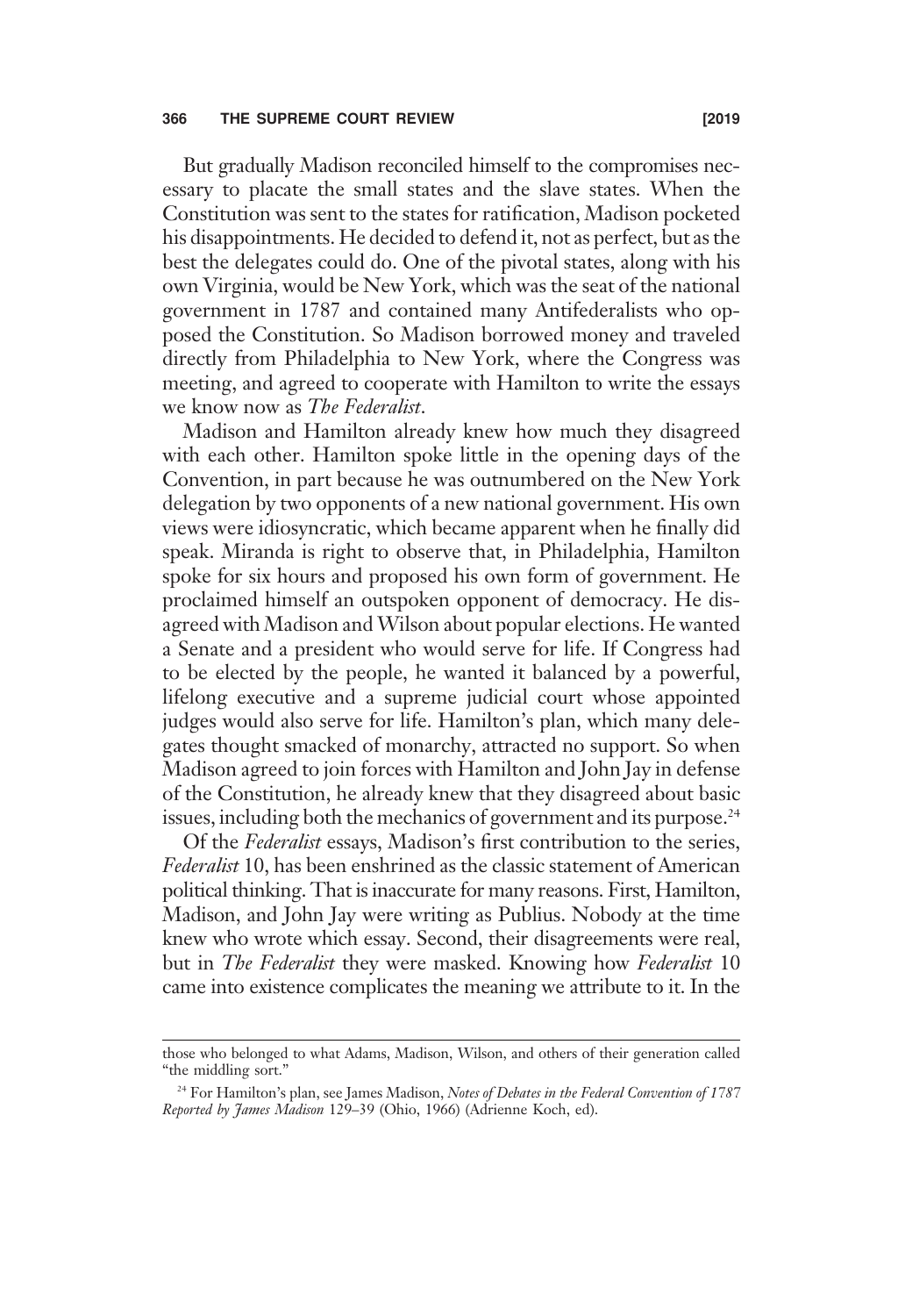essay Madison developed arguments first sketched in "Vices." He challenged Montesquieu and argued that self-government would work better in a large, heterogeneous nation than in a small city-state precisely because of the diversity of people and preferences. As everyone who has studied law or political science in an American university knows, in the final paragraph of Federalist 10 Madison described the Constitution as "a republican remedy for the diseases most incident to republican government."<sup>25</sup>

But wait. Just a few months before, in his first speech at the Constitutional Convention, Madison had used different terminology. In that speech, on June 6, he had recommended framing a new Constitution that would be, in his words, "the only defence against the inconveniences of democracy consistent with the democratic form of government."<sup>26</sup> Note those uses of "democracy" and "democratic."

Throughout the Convention, Madison and Wilson had taken the more democratic side on most controversial issues. Wilson argued for direct rather than indirect elections, and for proportional representation in the Senate, because those provisions were, as Madison put it, "consistent with the democratic form of government." Wilson played a much more important role in the Convention than most people realize. In his speech on June 6, 1787, in particular, he advanced an argument on popular sovereignty that proved indispensable for those in favor of the Constitution and a target (then as now) for those who opposed it. Wilson pointed out, accurately, that the only source of power anywhere in the Constitution was the people, "the legitimate source of all authority." Representation was necessary only because "it is impossible for the people to act collectively." By electing their representatives in Congress, and electing those who would choose all other officeholders, the people would see to it that their government would "possess not only firstly the force but secondly the *mind or sense* of the people at large."<sup>27</sup>

Wilson also delivered the most widely reproduced and circulated speech in favor of ratifying the Constitution on October 6, 1787, in

<sup>&</sup>lt;sup>25</sup> Federalist 10 (Madison) in Jacob E. Cooke, ed, The Federalist 65 (Wesleyan, 1977).

<sup>&</sup>lt;sup>26</sup> Madison, Speech in the Federal Convention on Factions (June 6, 1787), in Writings 92 (cited in note  $16$ ).

<sup>&</sup>lt;sup>27</sup> James Wilson, Speech in the Federal Convention (June 6, 1787), in Notes of Debates 74 (cited in note 24); and on Wilson's role in the debates more generally, see Toward Democracy at 398–403 (cited in note 2).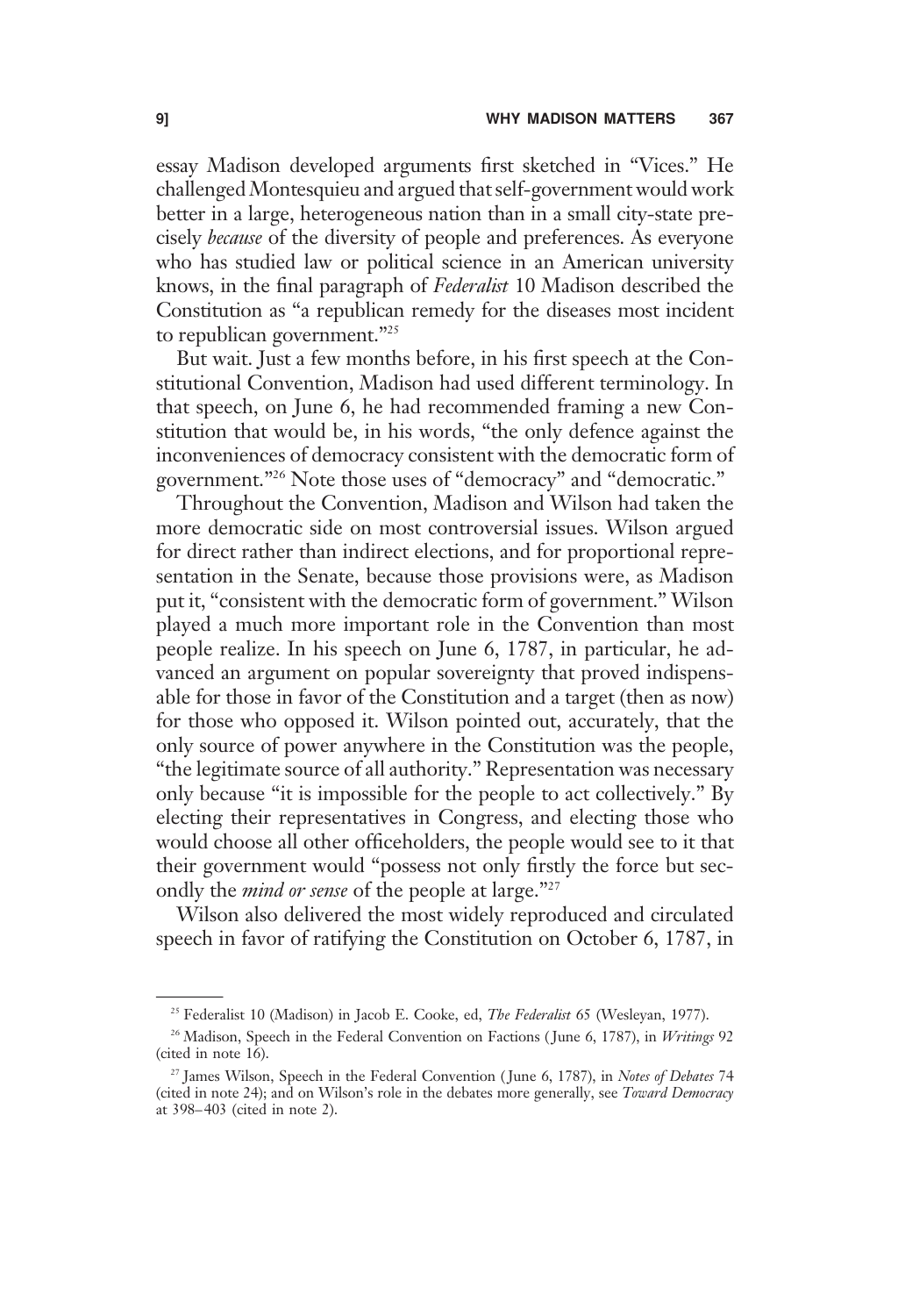Philadelphia. It was printed in thirty-four newspapers in twelve of the thirteen states. Wilson admitted that the Constitution was less democratic than he and some other delegates had wanted. It was imperfect, but the people could make it right because it could be amended. In this crucial speech,Wilson echoed central arguments of Rousseau's Social Contract. Under the Constitution, the American people would not alienate their sovereignty. They would retain it and be able to exercise it, just as they had done during the struggle for independence and in the current debate over the Constitution. Their engagement showed their commitment to the common good, which Wilson distinguished from the sum of their individual preferences exactly as Rousseau distinguished the general will from the will of all. The parallel is no accident.Wilson wrote his speeches with a copy of The Social Contract at his elbow, the same English translation that John Adams used when he was writing the Massachusetts Constitution.<sup>28</sup>

In a lengthy address Wilson delivered six weeks later, at the Pennsylvania Ratifying Convention, the parallels between Wilson and Rousseau were even more apparent. Wilson asked, why do people leave the state of nature? Although in that condition each individual can act according to the "pleasure of his interest," their "animosities" eventually drive them to form "the social compact." In joining together, each individual surrenders the liberty previously enjoyed, but, in Wilson's words, "it is evident that he gains more by the limitations of the liberty of others, than he loses by the limitation of his own." Wilson declared that "the aggregate of liberty is more in society, than it is in a state of nature," because, precisely as Rousseau had argued, in a properly constituted society individuals are governed by the laws they have made for themselves.<sup>29</sup>

Europeans, Wilson explained, still failed to understand the nature of representation. They still thought in terms of distinct social orders, which played different roles in mixed governments. The entire American citizenry, by contrast, would vote to authorize the creation of the Constitution. Under the Constitution, what Wilson called "the welfare of the whole," his phrase for Rousseau's general will, "shall be

<sup>&</sup>lt;sup>28</sup> James Wilson, Speech at a Public Meeting (October 6, 1787), in Bernard Bailyn, ed, 1 Debates on the Constitution: Federalist and Antifederalist Speeches, Articles, and Letters during the Struggle over Ratification 63-69 (New York, 1993) ("DOTC").

<sup>&</sup>lt;sup>29</sup> James Wilson, Opening Address at the Pennsylvania Ratifying Convention (November 24, 1787), in 1 DOTC 791–803 (cited in note 28).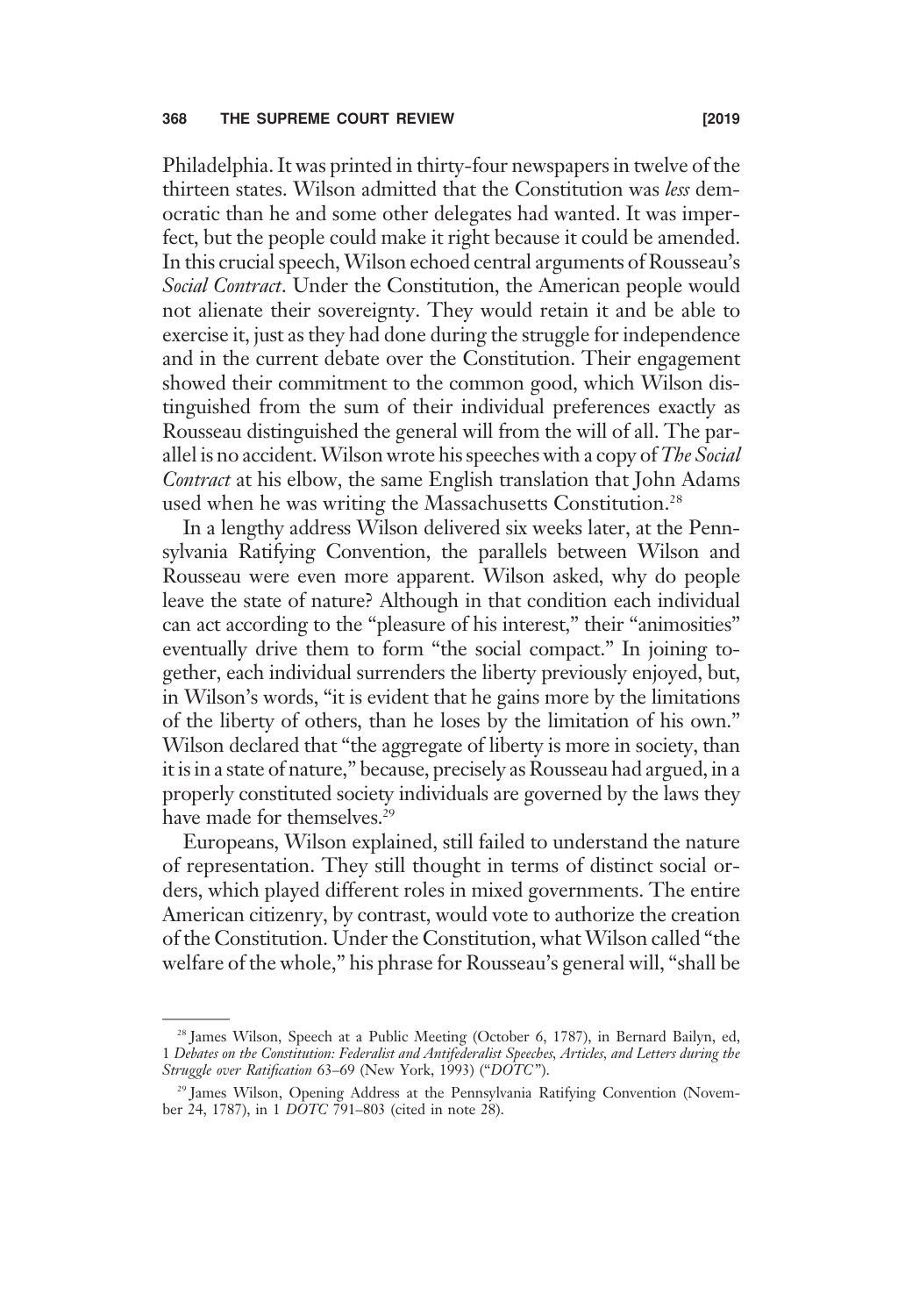pursued and not [merely] a part [of it]." It was for that reason, Wilson concluded, that what he called "the measures necessary to the good of the community," that is to say the law, "must consequently be binding upon the individuals that compose it." When laws emanate from the people themselves, through their elected representatives, and those laws embody the welfare of the whole, then individuals must obey even if, Wilson might have added, they must thereby be forced to be free. Those at the Constitutional Convention weighed the advantages and disadvantages of various forms of government. In the end they adopted a plan that Wilson characterized as "purely democratical." All the streams of power in the plan can be traced, he concluded accurately, "to one great and noble source, THE PEOPLE." Wilson made clear that the purpose of the framework was exactly the purpose of Rousseau's general will. The processes of representative government, in Wilson's words, by "bringing forward the talents and abilities of the citizens, without regard to birth or fortune," made possible the discovery of the laws that would allow for the maximum enjoyment of individual liberty consistent with the equal enjoyment of liberty by all. Achieving that goal, "the welfare of the whole," was the explicit purpose of the Constitution. That was what made it "purely democratical."<sup>30</sup>

So Madison and Wilson agreed that the Constitution was a "democratic solution," to use Madison's language at the Convention, or "purely democratical," to use Wilson's words. Its purpose was to enable Americans to find the common good, or "the welfare of the whole." The question, then, is why, in Federalist 10, did Madison abandon the term "democracy" that he had used in the Convention, the word that Wilson continued to use? I ask readers to consider two possible explanations.

The first explanation, which is the one I offer in *Toward Democracy*, is that Madison was ensnared in an old debater's trick. In Federalist 9, the essay published on November 21, 1787, Hamilton as Publius characterized the Constitution, with its reliance on representative government and the indirect election of both senators and the president, as something categorically different from democracy. Adapting the

<sup>&</sup>lt;sup>30</sup> Id; and see Wilson's elaborate closing speeches at the Convention, December 1, 1787, and December 3, 1787, in 1 DOTC 820–28, 829–30, 832–68 (cited in note 28). His final speech went on for four and a half hours.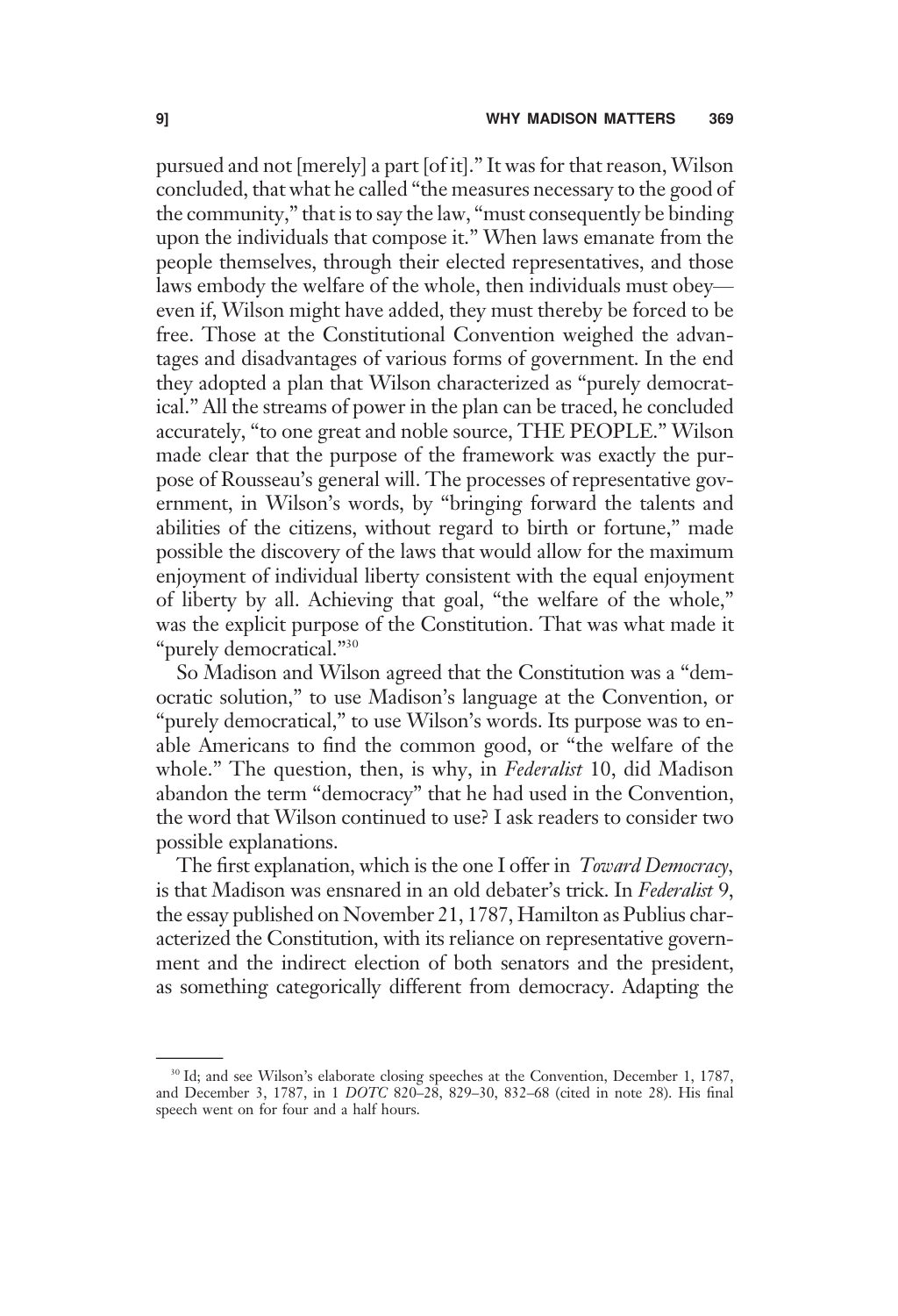formulation that Madison had used in his "Vices" essay and in his speeches at the Convention about the need for "a defence against the inconveniences of democracy consistent with a democratic form of Government," Hamilton changed Madison's terminology. The institutional architecture of the Constitution, he wrote, provides the "means by which the excellencies of republican government may be retained and its imperfections lessened or avoided."<sup>31</sup>

With that rhetorical sleight of hand, Hamilton distanced Publius and Federalists more generally—from what Madison had called "the democratic form of government" and instead aligned the Constitution with what he called "the excellencies of republican government." Hamilton's move was so shrewd that he convinced later commentators that the Constitution had somehow been transformed from Wilson's "purely democratical" framework into something else, namely, a "republic" that was distinct from a democracy. Although the Constitution itself had not changed at all, critics ever since have treated it as though it had somehow metamorphosed into a different creature. Federalists like Madison and Wilson became elitists. Antifederalists became democrats, which was even stranger. As Saul Cornell showed in The Other Founders, the best book on the Antifederalists, many Antifederalists defended existing arrangements in the states simply to preserve their own positions of authority, arrangements no more democratic than those to be established by the new Constitution, in which all power flowed, as Wilson correctly observed, from the votes of the people, and no wealth or property requirements were stipulated for voters or officeholders.<sup>32</sup>

So when Madison contributed his first essay to The Federalist, the celebrated number 10, he inherited Hamilton's rhetorical strategy. Publius had now designated the Constitution "republican" and distinguished it from the popular regimes of direct rule in antiquity, regimes that had proved themselves susceptible to home-grown demagogues

<sup>&</sup>lt;sup>31</sup> Federalist 9 (Hamilton) in Jacob E. Cooke, ed, The Federalist 50-56 (Wesleyan, 1977). The authorship of the individual essays has remained a vexed question since the essays' original publication. Even though recent scholarship has resolved most of these disputes, the persistence of disagreements about who wrote which essay suggests how conscious the authors were of making a consistent argument that masked their deep differences. See the introduction to the most comprehensive edition of The Federalist, ed Jacob Cooke, xi–xxx (Wesleyan, 1977).

<sup>&</sup>lt;sup>32</sup> Saul Cornell, The Other Founders: Antifederalism and the Dissenting Tradition in America, 1788–1828 (North Carolina, 1999); and the discussion of Antifederalists' arguments in Toward Democracy at 409–53 (cited in note 2).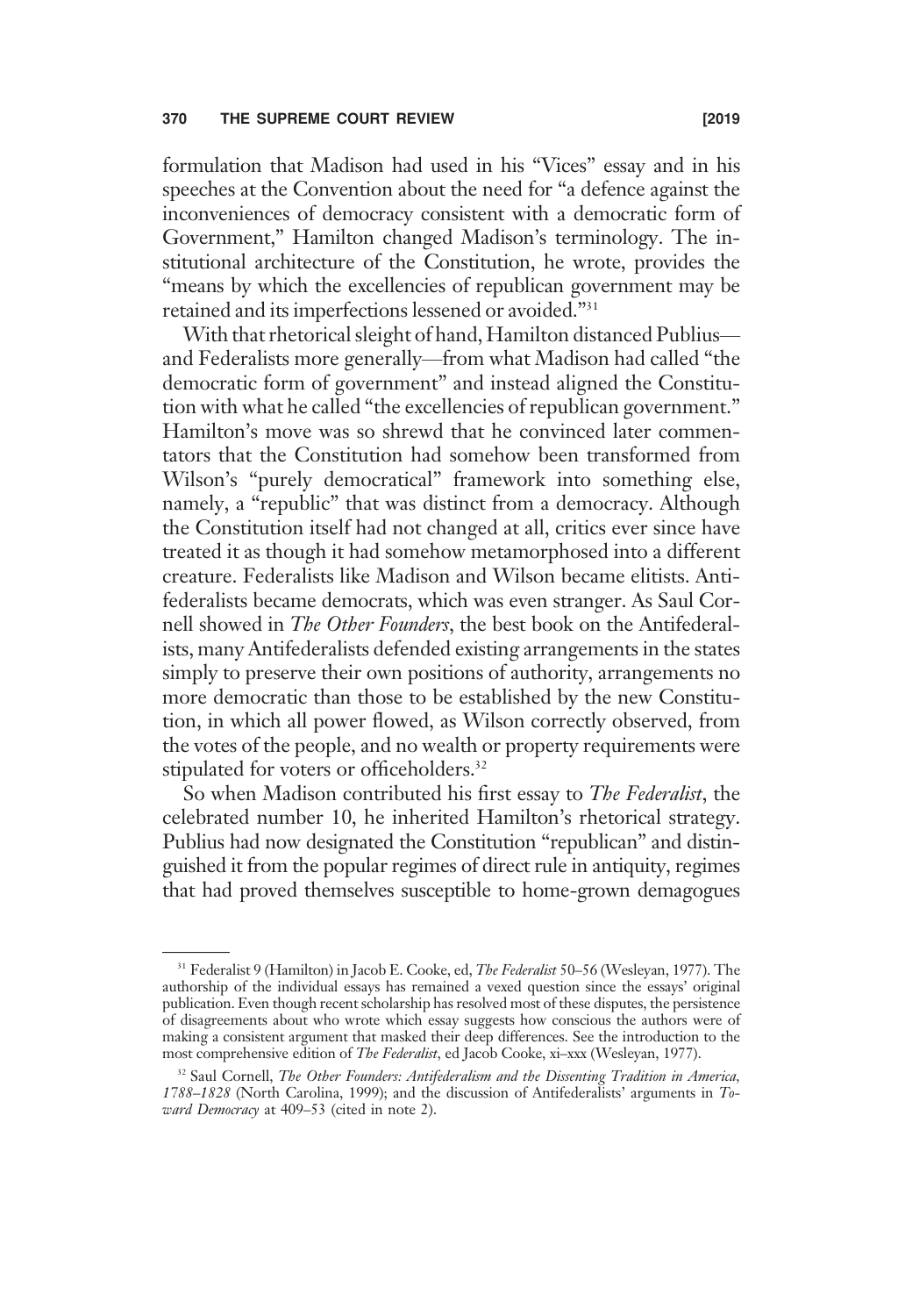and foreign conquerors. Madison was boxed in. Differentiating a "democracy" from a "republic," as John Adams later wrote, made no sense. The "distinction between a republic and a democracy cannot be justified," Adams wrote in a letter to J. H. Tiffany in 1819. "A democracy is as really a republic as an oak is a tree, or a temple a building. There are, in strictness of speech and in the soundest technical language, democratical and aristocratical republics, as well as an infinite variety of admixtures of both." Adams knew, as most later commentators have not, that the two terms were used interchangeably throughout the 1770s and 1780s to designate forms of popular government in contradistinction to monarchy, with different shadings depending on the circumstances in which, and the purposes for which, the terms were used. Adams pointed out, sensibly enough, that the apparently hard and fast categorical distinction in Federalist 9 and 10 was inconsistent with common practice in 1787. The widely circulated speeches during the ratification debates by Madison's closest ally at the Convention, James Wilson, with their crescendo of references to the Constitution as "purely democratical," illustrate Adams's point.<sup>33</sup>

How can we explain Hamilton's highjacking of Madison's and Wilson's terminology, which has caused commentators Left and Right to misunderstand Madison? Hamilton's New York City home was on Wall Street, on the block between Pearl Street and William Street. Madison's lodgings, with the Virginia delegation to the Continental Congress, were located at 19 Maiden Lane. The distance between them was about a quarter of a mile, a distance it takes about five minutes to walk. So Madison and Hamilton were in very close proximity to each other. They were able to confer on the essays as they were churning them out— "nonstop," as Miranda has it in Hamilton. One can only wonder what Madison said to Hamilton when he read Federalist 9, which established Publius as a critic of the democratic principles that Madison and Wilson had defended vigorously, albeit not always successfully, against Hamilton, Robert Morris, and Gouverneur Morris throughout the Convention. We'll never know. To cite Miranda one last time, we'll never be "in the room where it happened."

<sup>&</sup>lt;sup>33</sup> John Adams to J. H. Tiffany (March 31, 1819), in Charles Francis Adams, ed, 10 The Works of John Adams 377–78 (Boston, 1850–56).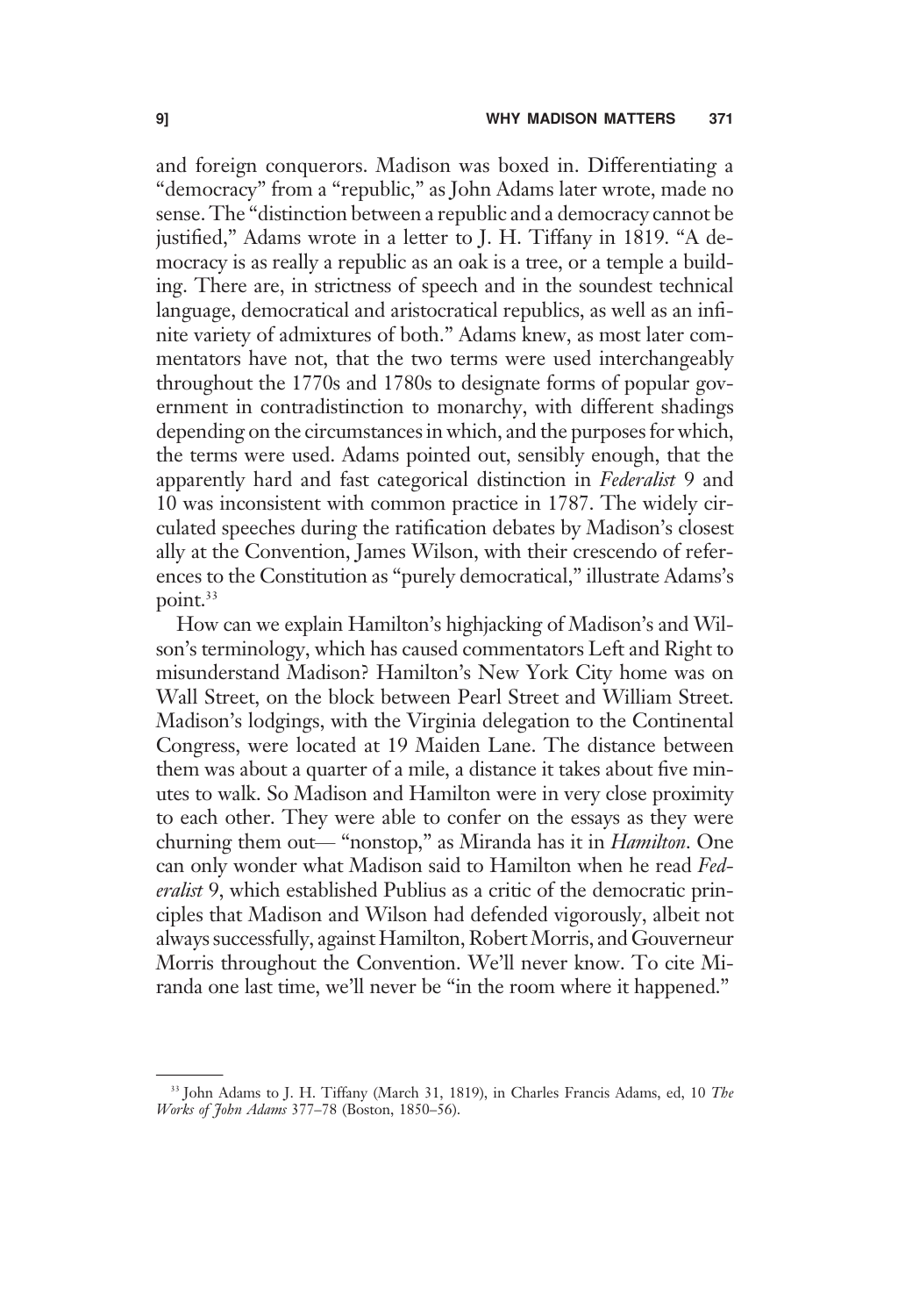# 372 THE SUPREME COURT REVIEW [2019

But now Madison had no choice but to adopt Hamilton's distinction. In Federalist 10, published only one day after Federalist 9, Madison designated as "pure" democracies the regimes that Hamilton had described as unstable, those with, as Madison put it, "a small number of citizens, who assemble and administer the Government in person." Although it might seem obvious, it is worth emphasizing that no English colony, and no state under the Articles of Confederation, had ever operated in that way. All of them, even the smallest, had relied on representative assemblies since the early seventeenth century. No one in America from the 1760s through the 1780s—not Tom Paine, not any agrarian or urban radical, and certainly not any Antifederalist—ever proposed such a "pure Democracy" as a viable alternative. Hamilton was using one of the oldest rhetorical strategies in the book by creating two straw men and then locating Publius in the sensible, moderate center. Madison was hardly in agreement with Hamilton about the Constitution. All of his writings and speeches before the fall of 1787 showed that Madison, like Wilson, conceived of the Constitution as a democratic solution to the problems of democracy. But in Federalist 10 he had no choice but to adopt Hamilton's framework.

Another common interpretation of *Federalist* 10 reflects a different but, I think, related misunderstanding. In perhaps the most familiar sentence in American political thought, Madison wrote "the latent causes of faction are sown in the nature of man; and we see them brought into different degrees of activity, according to the different circumstances of civil society." Only by extinguishing liberty could the causes of faction be removed, and that cure would be worse than the ill. As in "Vices," Madison observed that faction originates in what he called "the diversity of faculties of men, from which the rights of property originate." Because Madison contended that "the protection of these faculties is the first object of Government," readers at both ends of the political spectrum have taken him to mean that defending property rights, *not* protecting the faculties from which those rights originate, is the principal purpose of government. But that claim is made plausible only by selective quotation from the essay—and by limited familiarity with Madison. As he did in "Vices" and elsewhere, he noted that there are multiple causes of faction, including not only property but differences of religion, disagreements over politics, local or regional traditions, and one cause that has special salience in 2020,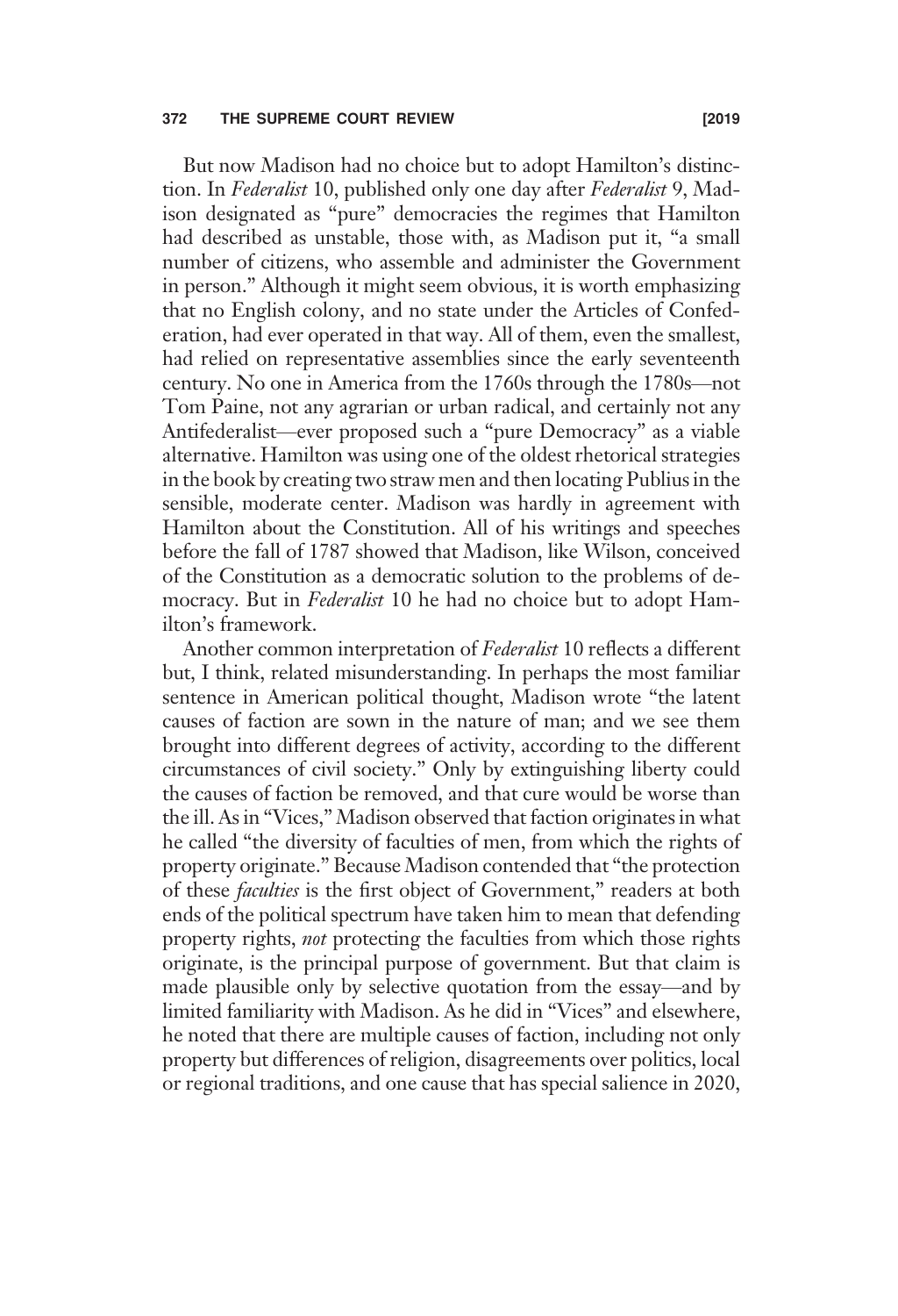the perennial and sometimes irrational attachments of people to their leaders.34

Since these multiple *causes* of faction cannot be removed, Madison continued, we must work against the undesirable effects of faction. Governments must find a way, in Madison's words, to prevent legislators from serving as "advocates and parties to the causes they determine." Whatever the issue—indebtedness, domestic manufactures, taxes—responsible government needs what Madison called "the most exact impartiality." Yet there are always powerful temptations for legislators to choose their own or their constituents' "immediate interest," to use Madison's terminology, over what they should be seeking, namely, "justice and the public good."<sup>35</sup>

For Madison, as for Adams and Wilson, faction did not represent a healthy sign of a vibrant culture, as some later pluralists and defenders of limited government have claimed. The causes of faction lay in the human propensity to sin, the inclination to favor one's own interest over the common interest. The solution required cultivating the human capacity for virtue. Madison has long been identified as the epitome of American liberal pluralism, but I think we should reconsider that judgment.

Madison was self-consciously engaged in a strategic project. As the first essays of The Federalist were appearing in print, he emphasized in a letter that he was not engaged in writing political philosophy. As was true in Philadelphia, the Federalists had to keep their eyes on the target. "If any Constitution is to be established by deliberation and choice," Madison wrote to Archibald Stuart on October 30, 1787, "it must be examined with many allowances and must be compared, not with the theory which each individual may frame in his own mind, but with the system which it is meant to take the place of and with any other which there might be a probability of obtaining."<sup>36</sup> Much as he

<sup>&</sup>lt;sup>34</sup> For more detailed analysis of Federalist 10 and Madison's other defenses of the Constitution, in The Federalist and in the Virginia Ratifying Convention, and on the reasons why his and Wilson's expectations for how American democracy would work were unfulfilled in the decades to follow, see *Toward Democracy* at  $427-53$  (cited in note 2); and the still unsurpassed analysis in Lance Banning, The Sacred Fire of Liberty: James Madison and the Founding of the Federal Republic 198–219 (Cornell, 1995).

<sup>&</sup>lt;sup>35</sup> Federalist 10 (Madison) in Jacob E. Cooke, ed, The Federalist 56-65 (cited in note 25).

<sup>36</sup> Madison to Archibald Stuart (October 30, 1787), in William T. Hutcheson et al, 10 Papers of James Madison 232 (Chicago, 1962-91).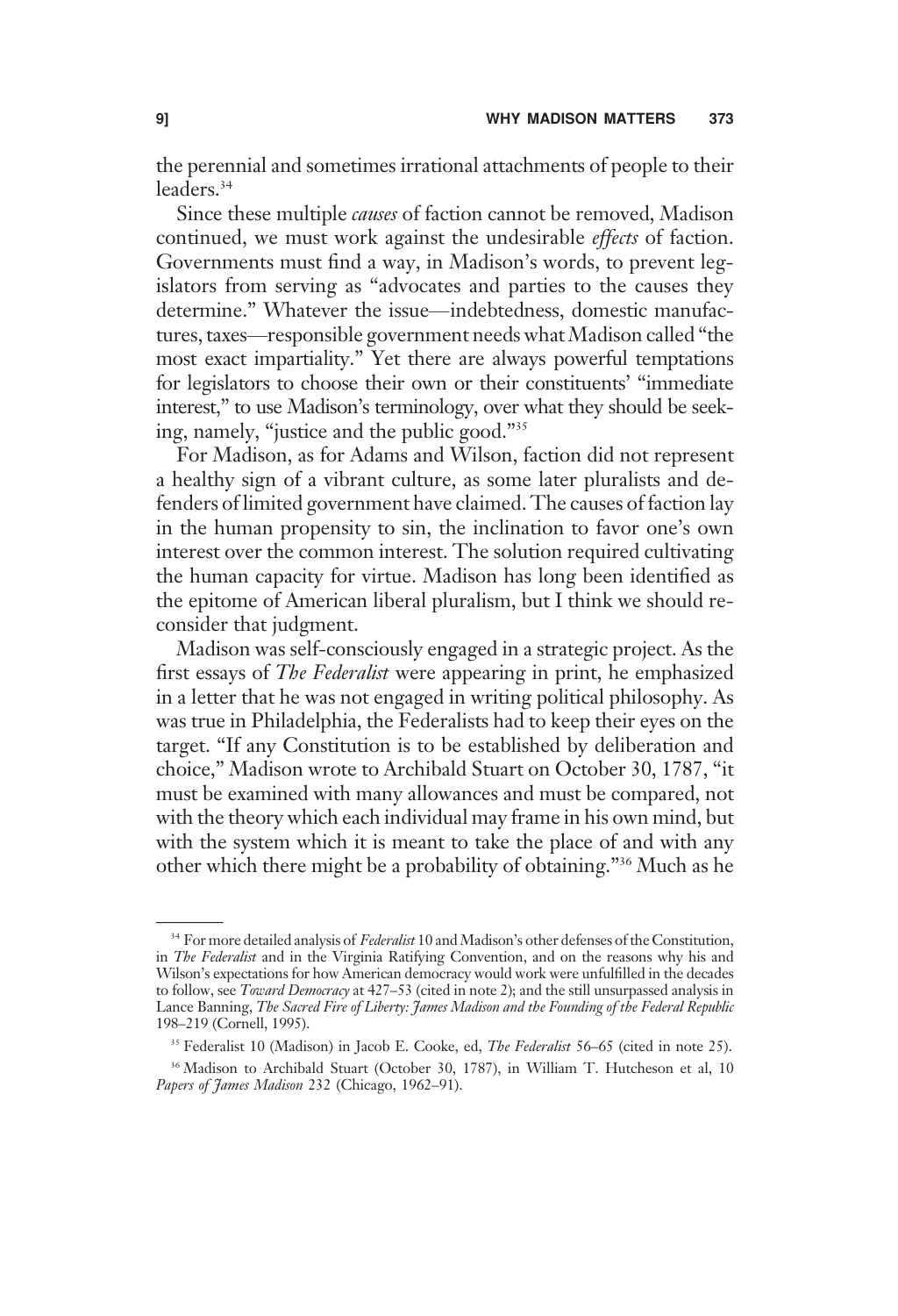might have enjoyed writing a Republic, a Utopia, or an Oceana, he had a different objective, and in his next essay, Federalist 14, he threw himself into it.

Just two days after Madison's Federalist 10 was published, Wilson delivered his great Rousseauean oration at the Pennsylvania Ratifying Convention. Given Wilson's explicit endorsement of Rousseau, and the close parallels between his arguments and Madison's that I have already noted, only the stubborn insistence that Madison must have meant something different from Rousseau has blinded commentators to the similarities between his idea of a public good emerging from the deliberation of representatives and Rousseau's conception of the general will. Given the distinction that he and Hamilton had sketched in Federalist 9 and 10, Madison now had to establish the point that Wilson had made so powerfully in Pennsylvania.

In Federalist 14, his first essay after Wilson's decisive opening intervention in Philadelphia, Madison replied to Antifederalists anxious that those elected to the United States Congress would be too remote from the people. Their objections foundered on two crucial considerations, the principle of popular sovereignty and the practice of representation. Madison insisted, clearly echoing Wilson's arguments at the Pennsylvania Ratifying Convention, that the entire American political system, from towns through states to the federal government, was founded on the principle of popular government. The old anxiety about a state within a state, *imperium in imperio*, was baseless. All levels of government in the United States stood on a common, but unprecedented, foundation, the will of the people as a whole. Expressing themselves through elections, the American citizenry authorized the power exercised by those they had chosen. The power remained with the people. They could use it whenever they saw fit, simply by replacing one set of elected representatives with another. That was the principle of popular sovereignty.

The practice that Wilson and Madison were pointing to had been going on already for more than thirteen years. Against claims that representatives would be too aloof, or too distant from the concerns of local politics, Madison invoked Americans' experience during the war for independence and under the Articles of Confederation, with the Continental and then with the national Congress. Under the Constitution government would continue as before, with representatives elected to local, state, and national offices to do the work appropriate to their positions, the work they were authorized and selected by the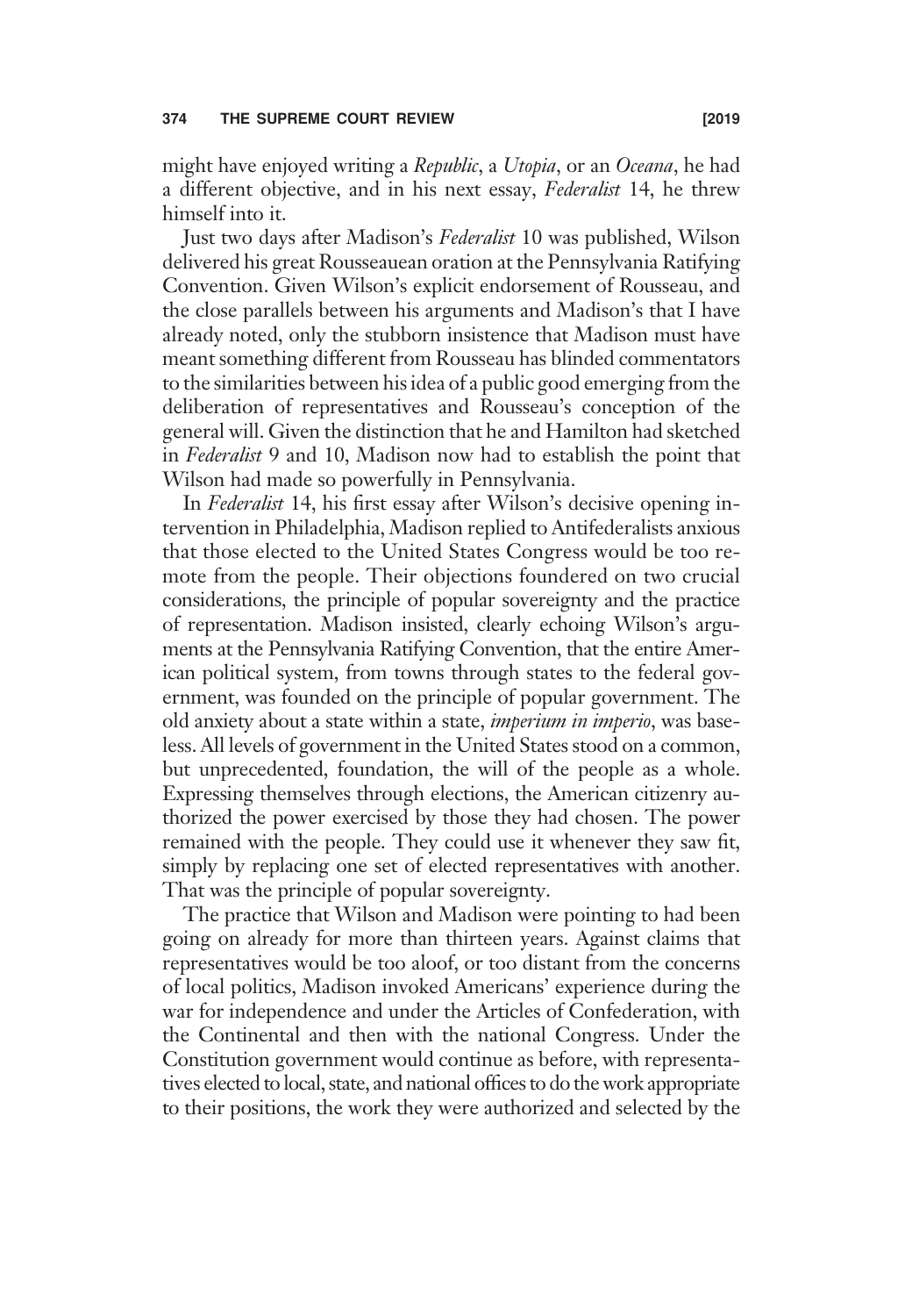voters to do. Although Madison and Hamilton had now adopted the term "republic" for this system of representative government and confined the use of "democracy" to small polities in which all citizens could gather and vote together, the Constitution they were defending in those terms was of course identical to the one Wilson had defended so eloquently and convincingly in Pennsylvania as "purely democratical." Just as Wilson had insisted that the goal of the representatives deliberating in their assemblies was to broaden the sensibilities of the representatives so that they might come to understand the "welfare of the whole" rather than the narrow interests of a part, and had offered Madison's principle of enlarging the sphere, so precisely had Madison reasoned in Federalist 10 concerning the means to the end of justice. Wilson had described "a chain of connection with the people"; Madison in Federalist 14 claimed for "America the merit of making the discovery" of popular representation "the basis of unmixed"—that is, nonmonarchical and nonaristocratic—"and extensive republics." Their terminologies now might have differed. Their arguments did not.37

Madison's later contributions to *The Federalist* continued to develop these ideas, and they demonstrate his continuing commitment to the ideas of popular sovereignty, republican virtue, and representative democracy, even though Publius's strategic maneuvering required him to locate his arguments between two extremes, both straw men. He turned the open-endedness of the Constitution into a virtue, an illustration of the flexibility that democratic decision making not only made possible but required. He mused on the difficulty of fixing the meaning of words, although he did not use his own shift from democracy to republic to illustrate the point. In response to the anxiety that those elected to the federal government would somehow form an oligarchy, an exasperated Madison pointed out that the entire system was to be in the hands of ordinary voters.

"Who are to be the electors?" Madison asked. "Not the rich more than the poor; not the learned more than the ignorant; not the haughty heirs of distinguished names, more than the humble sons of obscure and unpropitious fortune. The electors are to be the great body of the people of the United States. They are to be the same who

<sup>&</sup>lt;sup>37</sup> Federalist 10 (Madison) in Jacob E. Cooke, ed, The Federalist 83-89 (cited in note 25), and see my discussion of Wilson at the Pennsylvania Ratifying Convention above.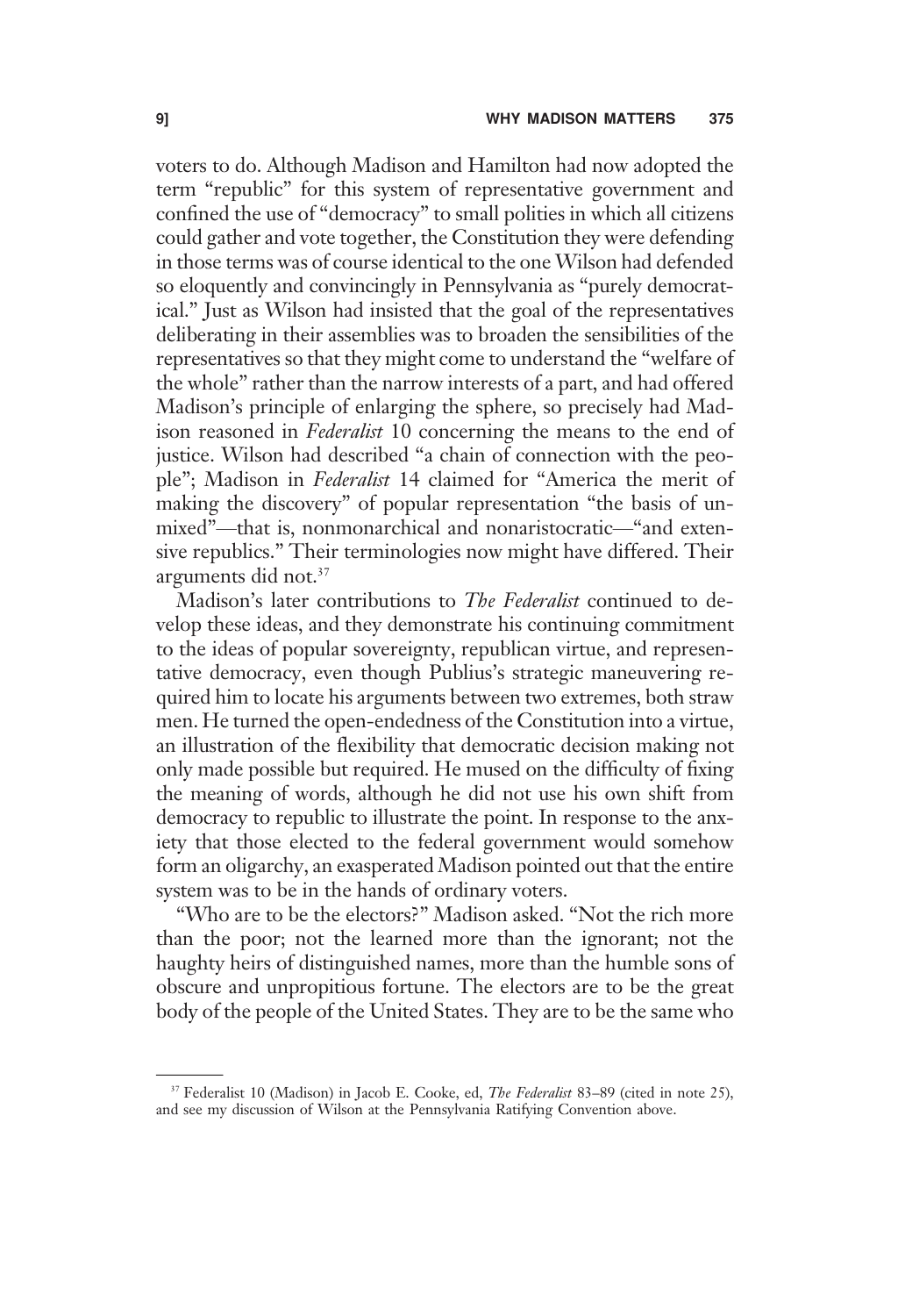exercise the right in every State of electing the correspondent branch of the Legislature of the State." And who are they to elect? Who will be the candidates for the House of Representatives? "Every citizen whose merit may recommend him to the esteem and confidence of his country." Then Madison got to the heart of it: "No qualification of wealth, of birth, or religious faith, or of civil profession, is permitted to fetter the judgment or disappoint the inclination of the people." If Americans could not trust ordinary people to choose the best qualified of their peers to serve in government, then government by the people is impossible. Madison and Wilson realized that the Constitution contained weaknesses; they had struggled against some of those weaknesses in the Convention. But they were puzzled that the advantages of representative democracy itself, advantages they judged self-evident, could be resisted. For more than two centuries, however, critics of the Constitution have contended that a system that provided, as Madison correctly observed, "no qualification of wealth, of birth, or religious faith, or of civil profession" somehow constrained or frustrated "the inclination of the people."<sup>38</sup>

Madison and Wilson instead believed that giving multiple interests a chance to advance their claims would provide an opportunity for genuine democratic debate. They believed that the filtering process of electing representatives would provide the best possible means to reach the goal of justice that all Americans shared. In Madison's words, not the expression or satisfaction of individuals' self-interest or the interest of a single group but "justice is the end of government." Given the size and complexity of the extended republic, "a coalition of the majority of the whole society could seldom take place on any other principles than those of justice and the general good," and variations on that phrase recur several times in Madison's later essays and speeches.

Wilson put it well. When a convention was called in Pennsylvania to debate the 1776 Constitution and consider replacing its unicameral legislature with a bicameral legislature that would bring it into conformity with the rest of the states and the national government, Wilson stated his case for a second legislative body by stressing the creative quality of debate in terms that reminded one of his colleagues of Rousseau. The comparison made sense in light of the close attention

<sup>&</sup>lt;sup>38</sup> Federalist 57 (Madison) in Jacob E. Cooke, ed, *The Federalist* 384–90 (Wesleyan, 1977).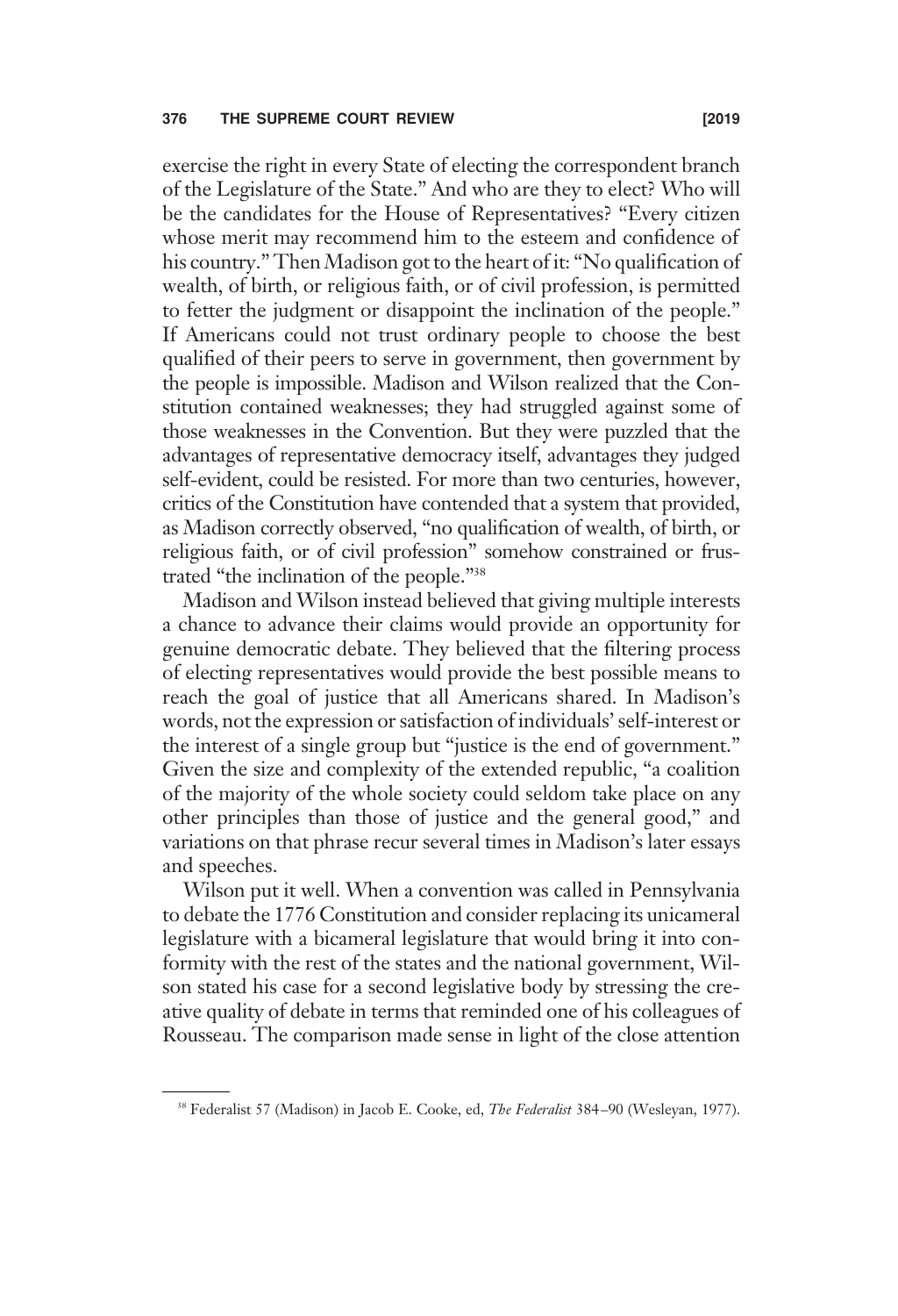Wilson paid to Rousseau's writings and the similarities between their ideas. Like Rousseau, Wilson had no interest in perpetuating social orders or creating a new hereditary aristocracy. He preferred bicameralism only because he wanted more opportunities for deliberation, which he judged the best way to discern the common good.<sup>39</sup> Just as clearly as Madison, Wilson embraced a vision of popular government—call it republican, as Madison did in Federalist 10, or democratic, as Wilson did—committed not to a static ideal of unchanging perfection but to development through time. Wilson described that ideal in the Lectures on Law he delivered in Philadelphia in 1790–91: "This revolution principle," Wilson wrote, that "the sovereign power residing in the people, they may change their constitution and government whenever they please," is "not a principle of discord, rancor, or war; it is a principle of melioration, contentment, and peace."<sup>40</sup>

Given the disagreements that democracy both allows and engenders, and given the bitter conflicts that began almost as soon as the Constitution and the Bill of Rights took effect, that judgment may seem peculiar. But Wilson saw clearly that when no-holds-barred contests occur within the framework of an underlying cultural commitment to individual autonomy and an ethic of reciprocity, such debates do not undercut democracy but enrich and perpetuate it. Instead of allowing discontent to fester and develop into the cancer of civil war, deliberation by democratically chosen representatives can—not must, but can—enable them to reach shared understandings unavailable through any other mechanism. Much as Rousseau had envisioned citizens voluntarily renouncing narrow self-interest and internalizing the general will, as Emile did, so Wilson and Madison both quite self-consciously envisioned the American people embracing the fundamental law they had authorized and that their representatives had brought to life. Government, Wilson contended, "is only the creature

<sup>&</sup>lt;sup>39</sup> In response to Wilson's proposal that both the Senate and the Assembly in Pennsylvania should be elected by the people, Alexander Graydon later wrote that Wilson's conception of popular sovereignty reminded him of Rousseau: "Ces Pauvres Savoyards sont de bonne gens [sic]. As Jean-Jacques says. And who could say less of the good souls of Pennsylvania." See Alexander Graydon, Memoirs of a Life, Chiefly Passed in Pennsylvania, Within the Last Sixty Years 198-219 (William Blackwood and T. Cadell, Strand, 1822); quoted in Philip Mead, Beyond the Federal Constitution: The Creation of the Pennsylvania Constitution of 1790 40 (unpublished Harvard University seminar paper, Spring 2004).

<sup>40</sup> James Wilson, Lectures on Law, Introductory Lecture: Of the Study of Law in the United States, in Robert Green McCloskey, ed, 1 The Works of James Wilson 79 (Harvard, 1967).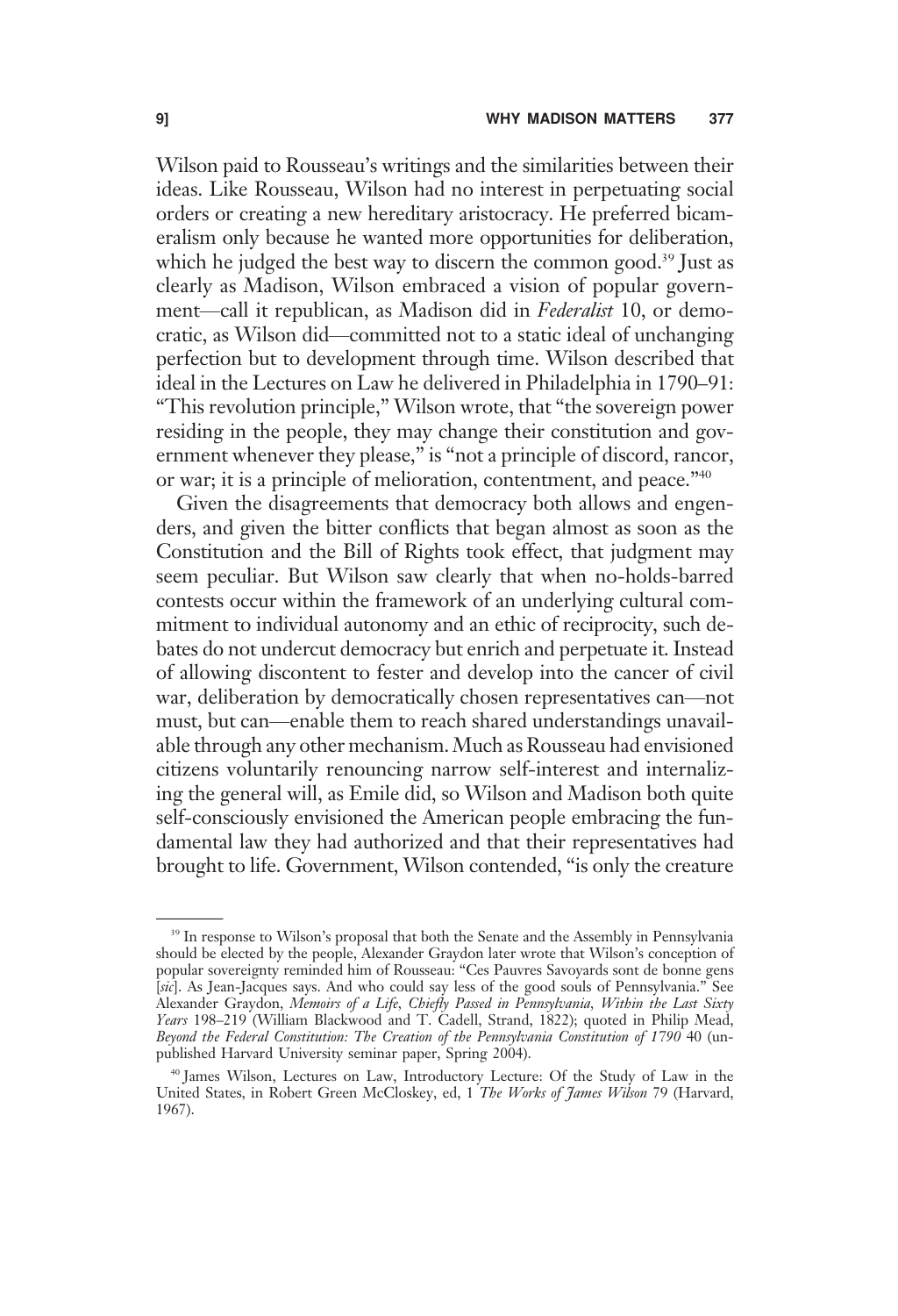of a constitution," and the United States Constitution was the creature of the American people: "in their hands it is clay in the hands of the potter; they have the right to mould, to preserve, to improve, to refine, and to finish it as they please."<sup>41</sup> The structure, with its foundation in the people's will, had the stability of a pyramid, but it would forever remain unfinished, always subject to revision.

Madison did not aim merely at stasis, or moderation, or stability. He did not want just to pit interest against interest, faction against faction, so that they might cancel each other out. He aimed a lot higher, at autonomy, equality, and justice, goals to be achieved through democratic government. The aim, in his words, was "to secure the public good, and private rights, against the danger" of factions, even a majority faction intent on pursuing its own interest against the common interest. Preserving what he called "the spirit and the form of popular government" was "the great object to which our enquiries are directed." Madison's goal remained "the public good," an ideal that lay beyond the interests of any particular group of individuals. How could it be discerned? How could it be achieved?

For Madison, the key to responsible self-government, whether called a republic or a democracy, was deliberation. Representative institutions, in Madison's words, served "to refine and enlarge the public views, by passing them through the medium of a chosen body of citizens, whose wisdom may best discern the true interest of their country, and whose patriotism and love of justice, will be least likely to sacrifice it to temporary or partial considerations." The result, Madison concluded, will be "that the public voice pronounced by the representatives of the people, will be more consonant to the public good, than if pronounced by the people themselves convened for the purpose."When representatives deliberate,Madison argued, they have a better chance to find the common interest, the public good, the spirit beyond faction and self-interest.<sup>42</sup>

<sup>41</sup> Id at 304.

<sup>&</sup>lt;sup>42</sup> Federalist 10 (Madison) in Jacob E. Cooke, ed, The Federalist 56-65 (cited in note 25). The commentary on this essay is enormous and continues to grow. An influential early critique of the 1950s liberal pluralist interpretation is Paul Bourke, The Pluralist Reading of James Madison's Tenth Federalist, 9 Perspectives in American History 271–95 (1975). Other readings of Federalist 10 that I have found particularly helpful include—to cite only a few of many-Marvin Meyers, whose introduction to The Mind of the Founder first sparked my interest in Madison as a theorist of justice (see Marvin Myers, introduction to The Mind of the Founder: Sources of the Political Thought of James Madison xi-xvvii (New England, 1982)), and with whom I had the good fortune to discuss Madison for many years; Gordon S. Wood's Is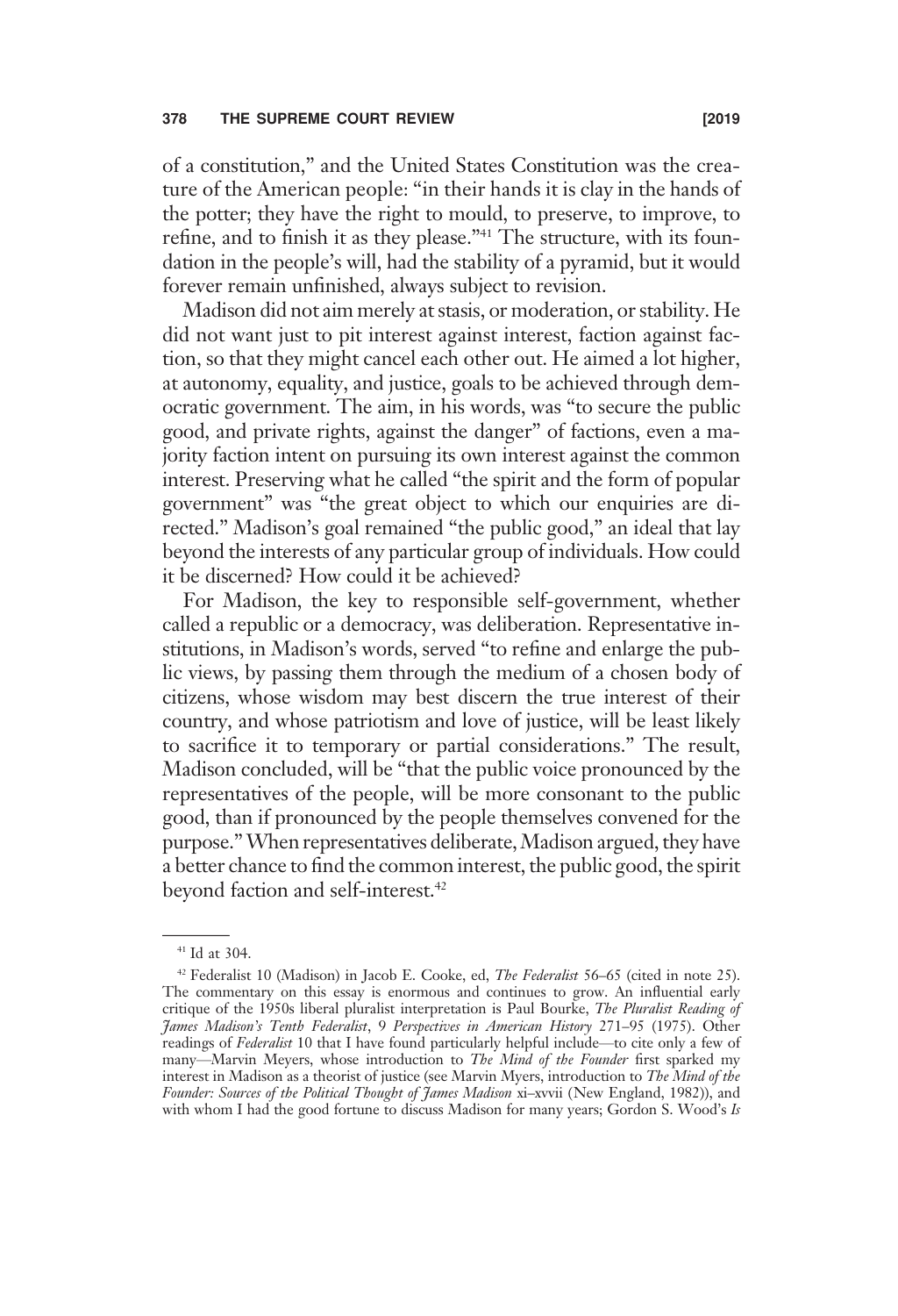That of course was what Rousseau had designated the general will, and Adams the common good. Knowledge of that common good could emerge, as it did for Madison and the other delegates who convened in Philadelphia, only through the process of deliberation, compromise, and creative rethinking. That was why, in Federalist 55, Madison wrote that even if every Athenian had been a Socrates, every assembly of the whole citizenry would still have been a mob. When there is no possibility of deliberation, no give and take of arguments but only the choice of voting up or down, yes or no, popular decision making is fatally flawed. That is why plebiscites are problematical, and that is why Madison, like Rousseau, Adams, and Wilson, thought that members of representative assemblies should aim to do more than mirror the self-interested preferences of their constituents.<sup>43</sup>

There a "James Madison Problem"? in Wood, ed, Revolutionary Characters: What Made the Founders Different 141-72 (Penguin, 2006), represents a rethinking of his influential argument about what he called "the Federalist persuasion" in The Creation of the American Republic: 1776–1787 (North Carolina, 1969); David F. Epstein, The Political Theory of The Federalist 68– 72 (Chicago, 1984); Colleen Sheehan, The Politics of Public Opinion, 49 Wm & Mary Q 609-29 (1989); and the still unsurpassed analysis in Lance Banning, The Sacred Fire of Liberty: James Madison and the Founding of the Federal Republic 198–219 (Cornell, 1995). Banning emphasizes, as he does throughout this superb book, Madison's dual focus on popular participation and the preservation of liberty. In his discussion of The Federalist, Banning offers not only an incisive analysis of Madison's own developing, dynamic ideas but also a clear and fair-minded guide to the voluminous critical debates from Charles Beard through Robert Dahl to Martin Diamond, Irving Brant, and Gordon Wood. Madison's distinction between democracy and republic, although it originates only in *Federalist* 10, rapidly became common among Americans who had not previously differentiated between the two—as indeed Madison himself did not prior to November of 1787. On this broader transformation, see Willi Paul Adams, The First American Constitutions: Republican Ideology and the Making of the State Constitutions in the Revolutionary Era 110-14 (North Carolina, 1980) (Rita and Robert Kimber, trans); and see J. G. A. Pocock, Virtue, Commerce, and History: Essays on Political Thought and History, Chiefly in the Eighteenth Century 16 (Cambridge, 1985). Ever since Douglas Adair, "That Politics May be Reduced to a Science": David Hume, James Madison, and the Tenth Federalist, 20 Huntington Lib Q 343-60 (1957), commentators have debated Madison's debt to Hume's essays, notably "Of the Independency of Parliament," "Of Parties in General," and "On the Idea of a Commonwealth." Hume did indeed discuss the advantages of an extended republic, but so did other writers from Aristotle to James Harrington. More recent scholars have tended to minimize the extent of Madison's debt to Hume. See Drew McCoy, The Last of the Fathers: James Madison and the Republican Legacy 42-51 (Harvard, 1989). Given Madison's resistance to Hume's moral psychology and his greater affinity with the ideas of Scottish commonsense philosophy, it makes more sense to align him with Hutcheson, Thomas Reid, or Adam Smith than with Hume. On that issue, see Henry F. May, Enlightenment in America 119–20 (Oxford, 1976); Peter Winch, Adam Smith's Politics: An Essay in Historiographic Revision 146–63, 178–80 (Cambridge, 1978); and Emma Rothschild, Economic Sentiments: Adam Smith, Condorcet, and the Enlightenment 232 (Harvard, 2001).

<sup>43</sup> Federalist 55 (Madison) in Jacob E. Cooke, ed, The Federalist 372–78 (Wesleyan, 1977). The point about representation and democracy is crucial. Hamilton and Madison both doubted that a very large body could engage in deliberation, and both of them, for different reasons, considered deliberation crucial. See the discussion in Jack Rakove, Original Meanings: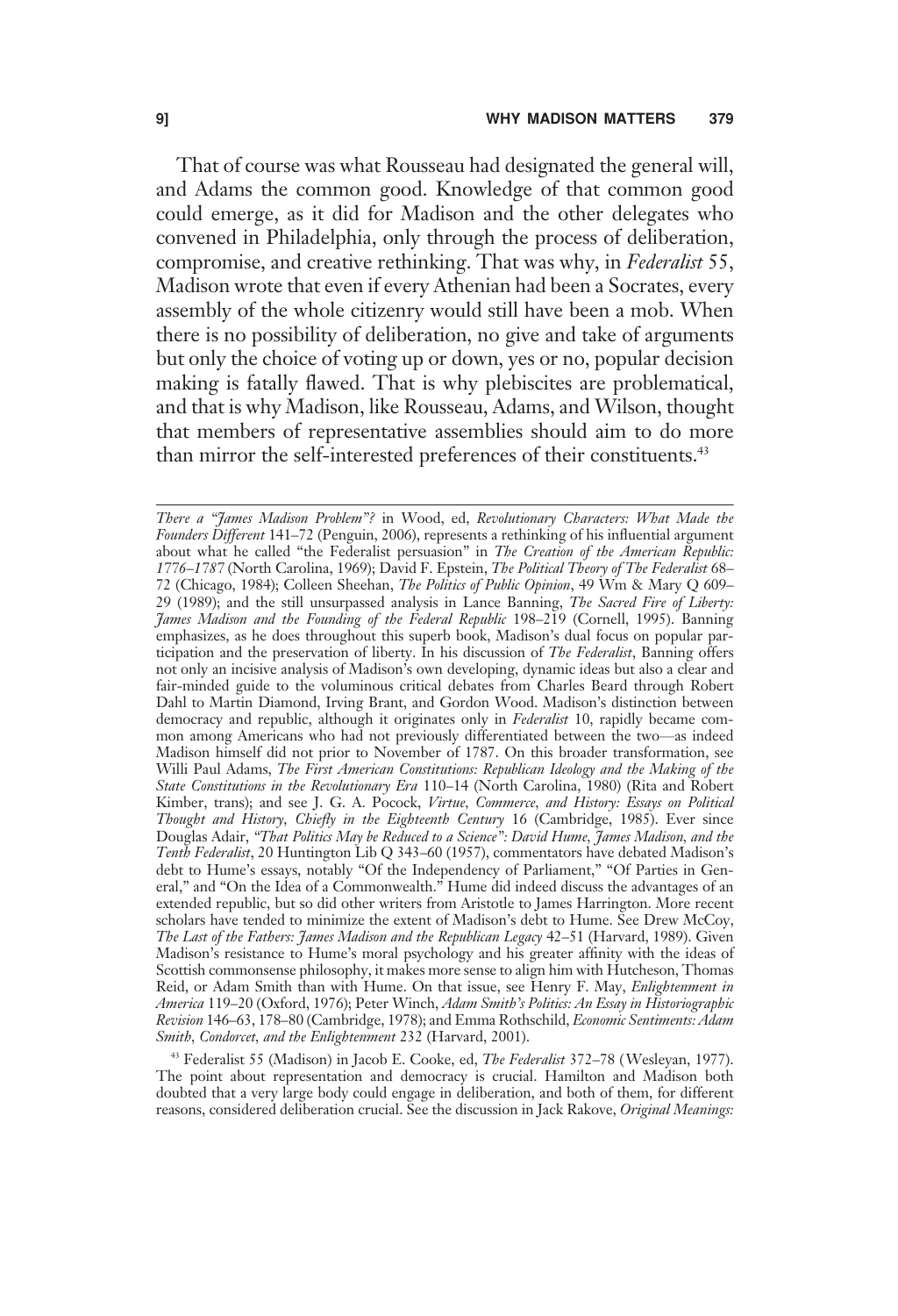# 380 THE SUPREME COURT REVIEW **EXAMPLE 2019** [2019]

Threats to the common good came from multiple sources. Madison followed his mentor Witherspoon in believing that the dangers of passion and self-interest are ubiquitous, in politics and in the moral decisions that face every individual. Eighteenth-century Scottish philosophers emphasized the capacity of individuals to harness their unruly selves through the disciplined cultivation of conscience to accord with the dictates of benevolence. Madison too believed that the institutions of representative democracy might enable Americans, through their chosen representatives, to identify and defeat schemes running contrary to the common good. Achieving that goal, for individuals and for political institutions, requires that reason constrain impulse.

Decades ago the German historian Willi-Paul Adams showed that in the state constitutional conventions, the words democracy and republic were used interchangeably. But in the 1960s the academic mania for classical republican theory led to its being found everywhere, and then the false binary of republican versus liberal fed into prevailing characterizations of The Federalist as a sacred text, even the founding text, of American liberalism. That dynamic has caused us to misunderstand what happened in Philadelphia and in the debates that followed. In the Constitution, Madison now proclaimed in Federalist 10, "we behold a republican remedy for the diseases most incident to republican government." With a stroke of his quill, Madison reproduced Hamilton's magic trick. Beneath the smoke and mirrors, though, and despite his torching of the straw man of "pure democracy" that no one in America preferred to representative democracy, Madison's commitments to individual liberty, popular sovereignty, and the common good remained intact. He was still defending exactly the same framework that his chief ally Wilson had accurately described as "purely democratical," because there was no source of authority, anywhere in the system, other than the will of the people.

That, then, is the first explanation of the discrepancy between the use of "democracy" in Madison's June 6 speech in Philadelphia and his use of "republic," echoing Hamilton's in Federalist 9, in the celebrated Federalist 10. Before concluding, however, I want readers to consider an alternative explanation, which comes from Mary Sarah

Politics and Ideas in the Making of the Constitution 236–43 (Knopf, 1996): gathering into large assemblies, as ancient Athenians did, meant that passion would rule and rational deliberation would be impossible.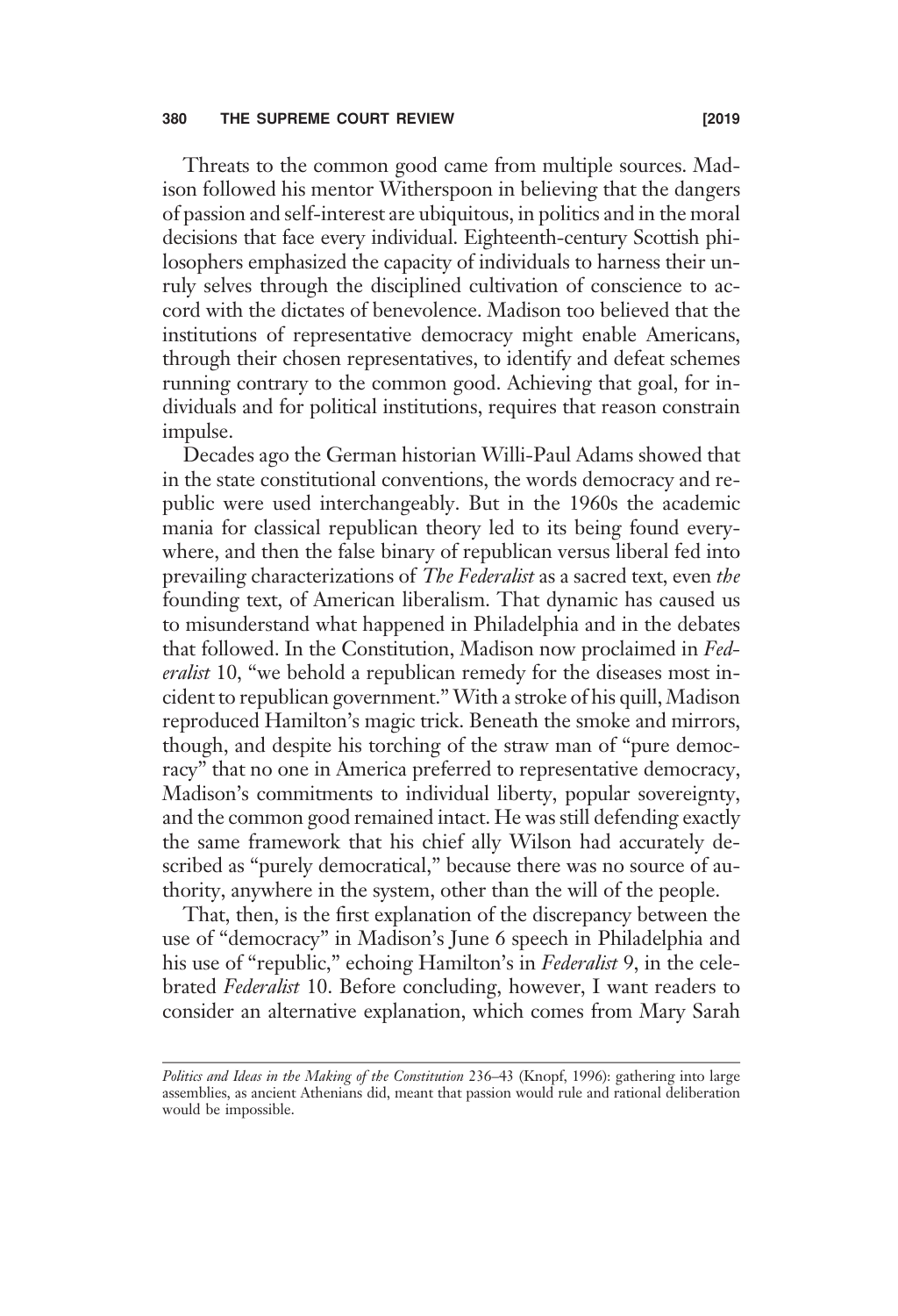Bilder's provocative book Madison's Hand: Revising the Constitutional Convention. Bilder's book was published in 2015, just as the manuscript for my book *Toward Democracy* went into production at Oxford University Press. Bilder's book challenges the conventional understanding of how we should read Madison's Notes on the Federal Convention, which has long been considered the most authoritative source for the debates in Philadelphia in the spring and summer of 1787. Even though the *Notes* were published after Madison's death in 1836, most scholars have relied on it as a more or less accurate account. That is how I treat it in *Toward Democracy*. Bilder argues, however, that Madison altered the record in significant respects when he revised the Notes, first in the late 1780s and then when he returned to the project decades later.

She argues in particular that Madison revised the speech he dated June 6 in the Notes and that he inserted into that speech parts of an earlier speech that he gave on June 4. This claim is intriguing because the June 6 speech contains the words "the inconveniences of democracy consistent with the democratic form of government." Bilder found that Madison used different paper for that June 6 speech in the manuscript that eventually became the *Notes*. She contends that he wrote the speech of June 6 later, possibly as much as two years later, between the fall of 1789 and the spring of 1790. That would mean he wrote the speech *after* he had written *Federalist* 10, all the rest of his essays in *The Federalist*, and the speeches he delivered at the Virginia Ratifying Convention.

Now, if that is true, it means that we cannot know exactly what Madison said, if anything, about a democracy or a republic in his opening speech on the Virginia Plan at the Convention itself. If Bilder is right, we can know only that whenever he rewrote his speech, if indeed he did rewrite it for the Notes, he was no longer satisfied with the formulation used in *Federalist* 9 and 10, which did not accord with the way he thought the Constitution should be understood. If he did rewrite the speech at a later date, he evidently rewrote it to highlight his commitment to what he chose to call a "democratic form of government" and to distance himself further from Hamilton. If Bilder is right about the timing, Madison would have rewritten the June 6 speech when he was working on two projects. He was drafting the first amendments to the Constitution and mobilizing opposition to Treasury Secretary Hamilton's plan to fund state debts. The tensions between Madison and Hamilton, apparent in the Constitutional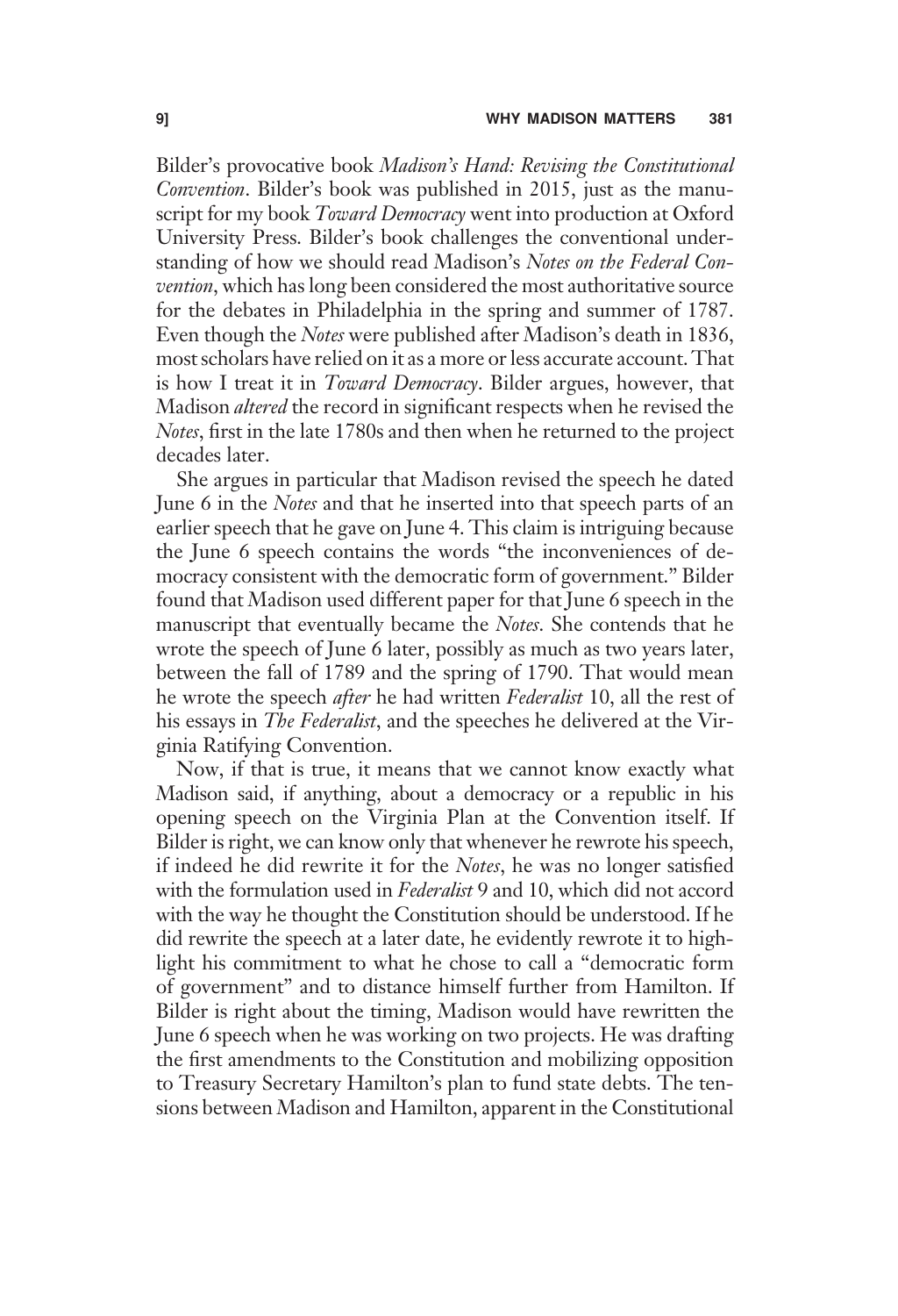Convention but muted in The Federalist, were already coming into the open.<sup>44</sup>

Readers will have to ask themselves which of those two explanations makes more sense. Did Madison abandon his use of the phrase "a democratic form of government" and adopt Hamilton's framework because he had no choice in light of Federalist 9, as I argued in Toward Democracy and in the first part of this essay? Or, as Bilder contends, did he later see the importance of identifying the aim of the delegates at the Convention as a "democratic form of government" after realizing that Hamilton and his cronies in New York had in mind something very different from what Madison, Wilson, Jefferson, and the more democratically oriented champions of the Constitution wanted?

From my perspective, the question remains open. The jury is still out. In either case, however, I believe this brief look at the writings of Adams, Wilson, and Madison shows that they agreed on a fundamental proposition that deserves more attention. The forms of government established in the United States from 1776 through 1787 were, in Wilson's words, "purely democratical" because there was no source of power anywhere, in any of the institutions, other than the will of the people. There was no monarch. There was no aristocracy. There were no inherited privileges. There was nothing but the citizenry. The distinction Hamilton drew between a republic and a democracy was nothing more than a debater's trick, and we should stop seeing it as an important categorical distinction.

In his new book The Second Creation, Jonathan Gienapp shows that treating the Constitution as a text with a fixed meaning is a mistake. He makes clear that its meaning was indeterminate, deliberately indeterminate, as both Madison and Wilson insisted during the debates over ratification. Its meanings had to be established in practice, over time, through trial and error. The meanings that developed from those practices were not inherent in the text, nor were they necessary or inevitable. They were contingent products of particular historical controversies and choices made by individuals. An even clearer sense of how that happened will be available when Alison LaCroix completes her masterful book The Interbellum Constitution.<sup>45</sup>

<sup>&</sup>lt;sup>44</sup> See Bilder, *Madison's Hand* (cited in note 1).

<sup>&</sup>lt;sup>45</sup> See Alison LaCroix, The Interbellum Constitution, 67 Stan L Rev 397-445 (2015). Madison was well aware, LaCroix shows, that the window in which he could speak to the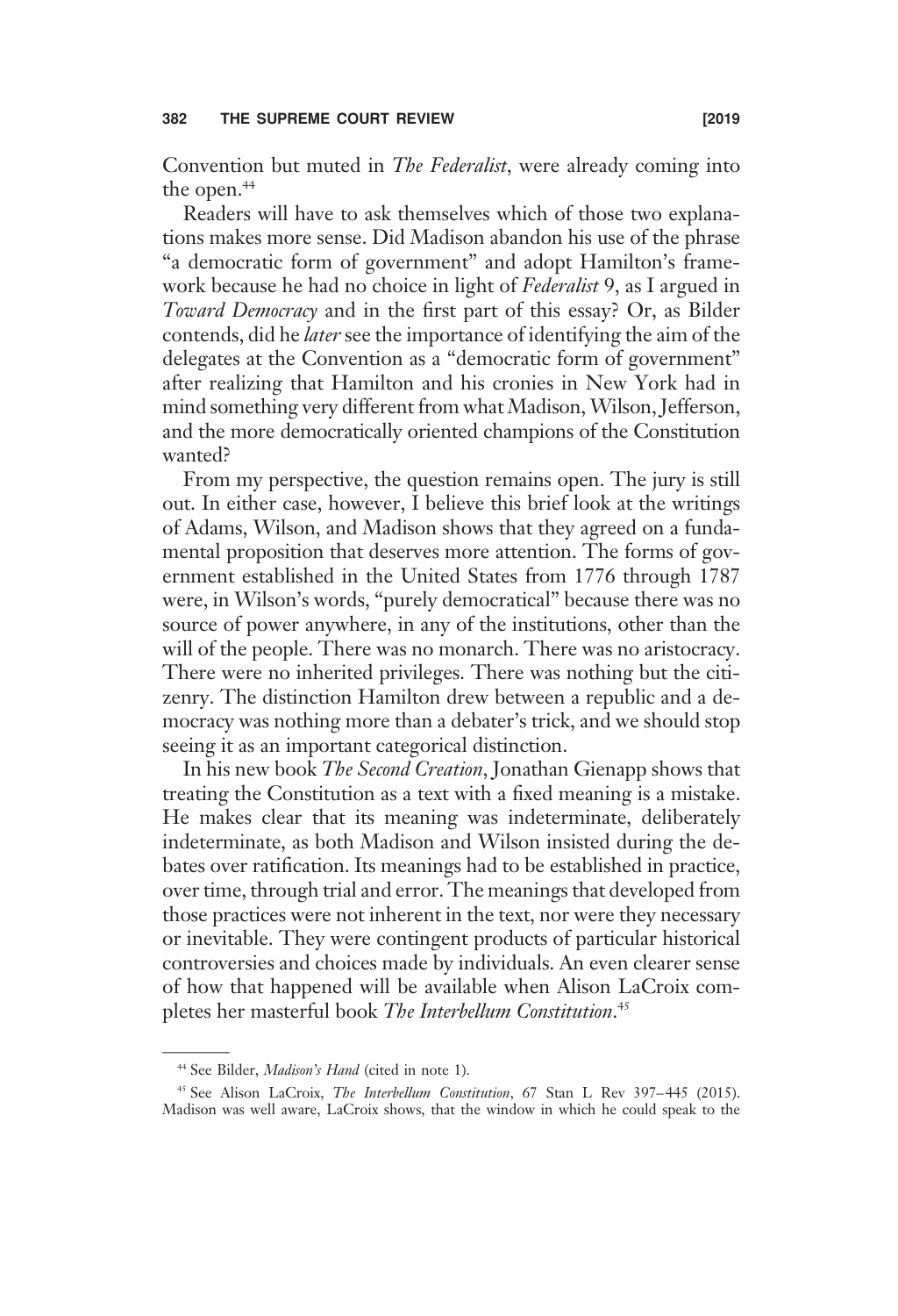Even so, Gienapp concludes, none of us can avoid treating the Constitution as a foundational text, just as judges, attorneys, and legislators have had to do ever since ratification. Even historians certain that it has no singular "original meaning," and that includes me, have to make arguments about why we consider it open-ended, why we think it is "living" rather than fixed or determinate. Our arguments also turn on how we interpret the texts left by those who created the Constitution. I think Gienapp is right. That is what I have done in this essay, in which I have tried to show how we should understand Rousseau and Adams and why that understanding should change the way we see Wilson and Madison. The meaning of the Constitution was deliberately, self-consciously, left open for interpretation and debate because only through such open-ended deliberation can "We, the People" govern ourselves rather than allowing a small elite to rule.<sup>46</sup>

The purpose of representation, as Adams, Wilson, and Madison understood it, was to facilitate deliberation, not just horse trading. Their goal was not merely, or even primarily, to defend individual rights, let alone the right to property. Of course their refusal to include women in the ranks of citizens, and the willingness of Madison and other southerners to countenance slavery, mean that they were hardly democrats by our twenty-first-century standards. They detested the idea of parties, for reasons that have become all too clear in our own day: partisanship too often obstructs commitments to the public interest. But in the context of the eighteenth century, Adams, Madison, and Wilson stood on the side of popular government rather

public was closing as he approached the final years of his life. Madison in the 1820s was intent on denying what some of his contemporaries and some of our contemporaries claim, that his meaning, or the meaning of his generation, must determine the meaning of the Constitution for later generations. Referring to his 1817 veto of an internal improvements bill, the Bonus Bill intended for the construction of roads and canals, he wrote to Martin Van Buren, "I am aware that the document must speak for itself, and that that intention can not be substituted for the established rules of interpretation. . . . Whether the language employed duly conveyed the meaning of which J.M. retains the consciousness, is a question on which he does not presume to judge for others." As LaCroix puts the point, Madison was writing "to prepare the next generation of Americans to think for themselves in a proper constitutional mode." The contention of certain members of today's Supreme Court, who argue that there is a continuous line from "the Framers" to the present, is clearly erroneous: "the point is that the Constitution of the early nineteenth century was not the Constitution of the twenty-first century, even with respect to provisions of the text that remained the same throughout that time." LaCroix, 67 Stan L Rev at 444 (cite in note 45).

<sup>46</sup> Readers interested in a more detailed presentation of the evidence should read chapters 5–9 of Toward Democracy 191-453 (cited in note 2), and the extended notes to the book, available at https://scholar.harvard.edu/kloppenberg/home.